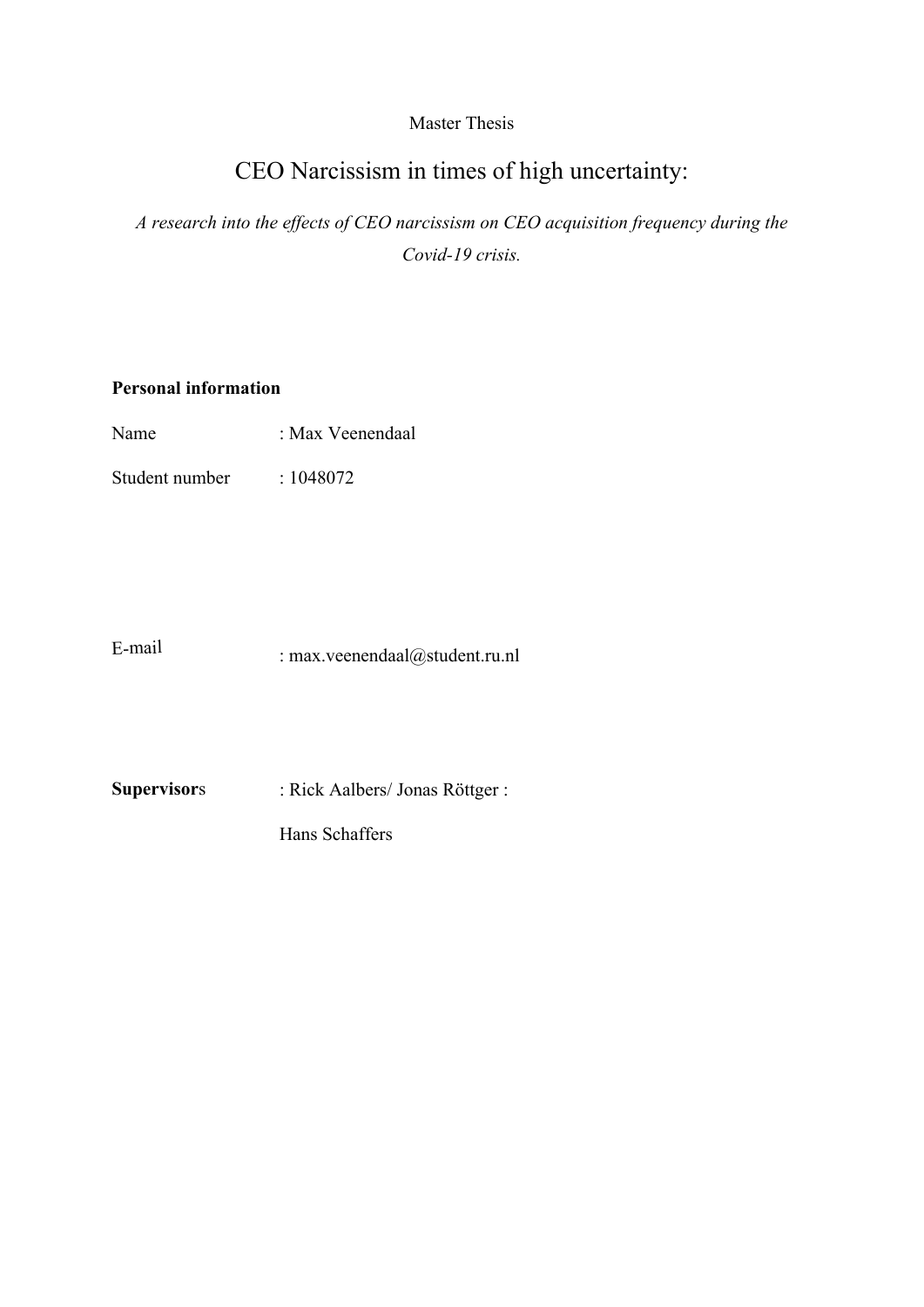# Abstract

Prior studies indicated high degrees of narcissism as a prelude for exaggerated CEO acquisition behaviour, however the debate remains whether narcissistic CEOs favour acquisition size over acquisition quantity. Within our research we built on the Upper Echelons Theory and reexamined the relationship of CEO narcissism on CEO acquisition frequency. In doing so, we accessed Trait Activation Theory to moderate the relationship for times of high uncertainty, in this research represented by the Covid-19 crisis. We operationalized CEO narcissism by means of a third-party adapted version of the 16-item Narcissistic Personality Inventory (NPI). Consequently, we employed a thin-sliced video metric approach to capture the CEO's narcissistic personality traits unobtrusively. Our total sample comprised 107 S&P 500 CEOs within a 2-year timeframe ranging from 01/02/2019 until 31/03/2021. Our data showed that CEO narcissism poses no significant influence on the CEO's acquisition frequency. In addition, we found that times of high uncertainty do not exert any significant effect on the relationship of CEO narcissism between CEO acquisition frequency. More specifically, and contrary to our expectations, we concluded that high uncertainty mitigates narcissistic behaviour. We found support in the threat rigidity hypothesis and argue that the threat of the Covid-19 crisis created such high uncertainty that firms reacted rigidly which restricted the excessive acquisition behaviour of the CEOs.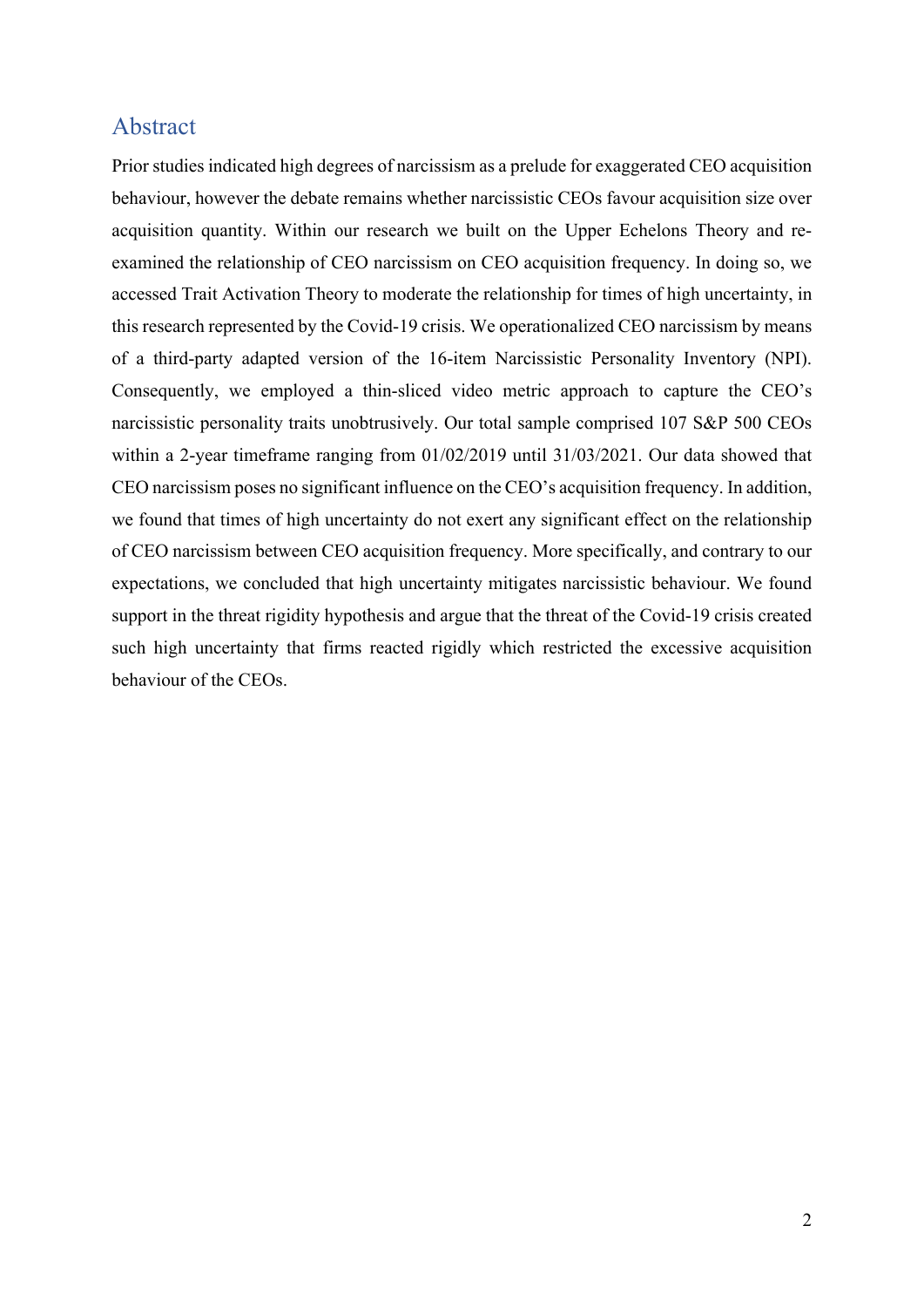# Table of Contents

| 1.  |  |  |  |  |  |  |  |  |  |
|-----|--|--|--|--|--|--|--|--|--|
| 2.  |  |  |  |  |  |  |  |  |  |
| 2.1 |  |  |  |  |  |  |  |  |  |
| 2.2 |  |  |  |  |  |  |  |  |  |
| 2.3 |  |  |  |  |  |  |  |  |  |
| 2.4 |  |  |  |  |  |  |  |  |  |
| 2.5 |  |  |  |  |  |  |  |  |  |
| 3.  |  |  |  |  |  |  |  |  |  |
| 3.1 |  |  |  |  |  |  |  |  |  |
| 3.2 |  |  |  |  |  |  |  |  |  |
| 3.3 |  |  |  |  |  |  |  |  |  |
| 4.  |  |  |  |  |  |  |  |  |  |
| 5.  |  |  |  |  |  |  |  |  |  |
| 5.1 |  |  |  |  |  |  |  |  |  |
| 5.2 |  |  |  |  |  |  |  |  |  |
| 5.3 |  |  |  |  |  |  |  |  |  |
| 5.4 |  |  |  |  |  |  |  |  |  |
|     |  |  |  |  |  |  |  |  |  |
|     |  |  |  |  |  |  |  |  |  |
|     |  |  |  |  |  |  |  |  |  |
|     |  |  |  |  |  |  |  |  |  |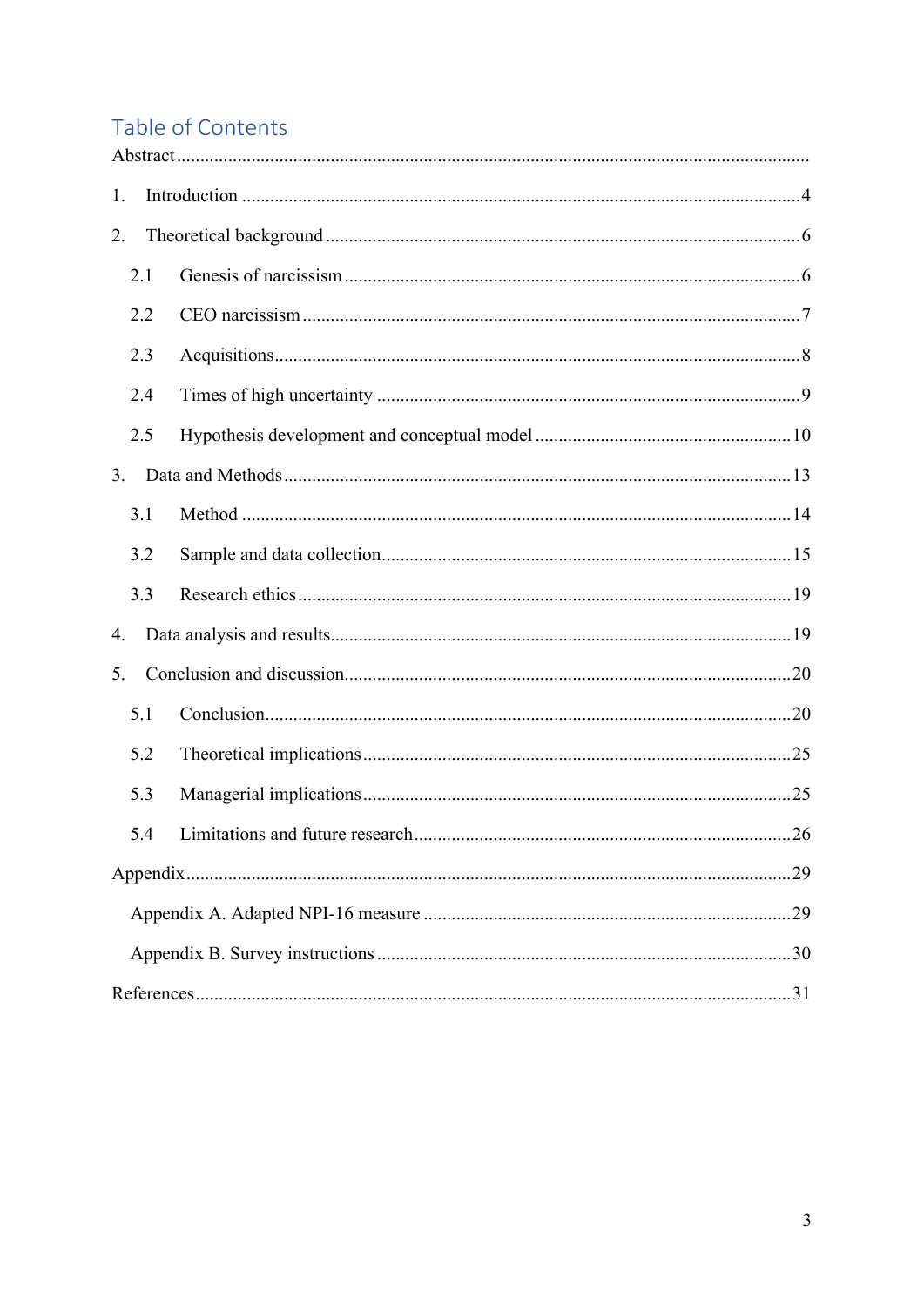## 1. Introduction

Times of high uncertainty may affect the routines of our daily lives, firms, and the global economy. Currently, the Covid-19 crisis is doing so. The magnitude of this crisis caused worldwide economic uncertainty which led to disruptions in the market environment and forced firms to redevise their strategies (Hitt, Arregle, & Holmes, 2021). Hitt, Sirmon, et al. (2021) found that firms within dynamic and uncertain environments are more likely to engage in risky strategies. These risky strategies are often initiated by the CEO, for the CEO is the most influential executive within a firm (Hambrick, 2007). Hence, the CEO's behaviour is considered as a predictor of firm behaviour. Based on the Upper Echelons Theory (UET) of Hambrick and Mason (1984), a popular research movement has emerged that examines the influence of in particular a narcissistic CEO on the organisation. While UET argues that the personality traits of CEOs influence the strategic actions of firms, the Trait Activation Theory suggests that personality traits are being triggered by the situational context that affect the decision making of the CEO (Judge & Zapata, 2015). Behavioural studies argue that a narcissist has a natural urge to emerge as a leader. From this position, a narcissist is able to satisfy his craving for narcissistic supply in the form of admiration, confirmation, and self-glorification (Campbell & Foster, 2007). It has therefore been posited that a high degree of narcissism is a prerequisite for getting to the top of an organisation (Chatterjee & Hambrick, 2007).

Previous studies into CEO narcissism show that, e.g., narcissistic CEOs tend to initiate acquisitions more often and negotiate faster (Aktas et al., 2016), boost firm performance after a period of crisis (Patel & Cooper, 2014), and undertake risky and attention-seeking initiatives (Chatterjee & Hambrick, 2007; 2011). Some strategic initiatives are more grandiose and attract more attention than others. Acquisitions, especially large acquisitions, are among the most noticeable initiatives a CEO can take (Haspeslagh & Jemison, 1991). It is therefore argued that narcissistic CEOs are more likely to engage in acquisitions (Chatterjee & Hambrick, 2007; 2011; Zhu & Chen, 2015).

The recent explosion of research examining behavioural traits of CEOs and acquisitions demonstrates the increasing interest in this topic. However, although these progressive contributions are rich and multidisciplinary, they are also divergent (Devers et al., 2020). This absence of coherence creates challenges for researchers to reach unambiguous understanding on the effects of CEO narcissism. For example, Chatterjee and Hambrick (2007) argue that CEO narcissism is positively related to both acquisition size and frequency. While Aabo et al.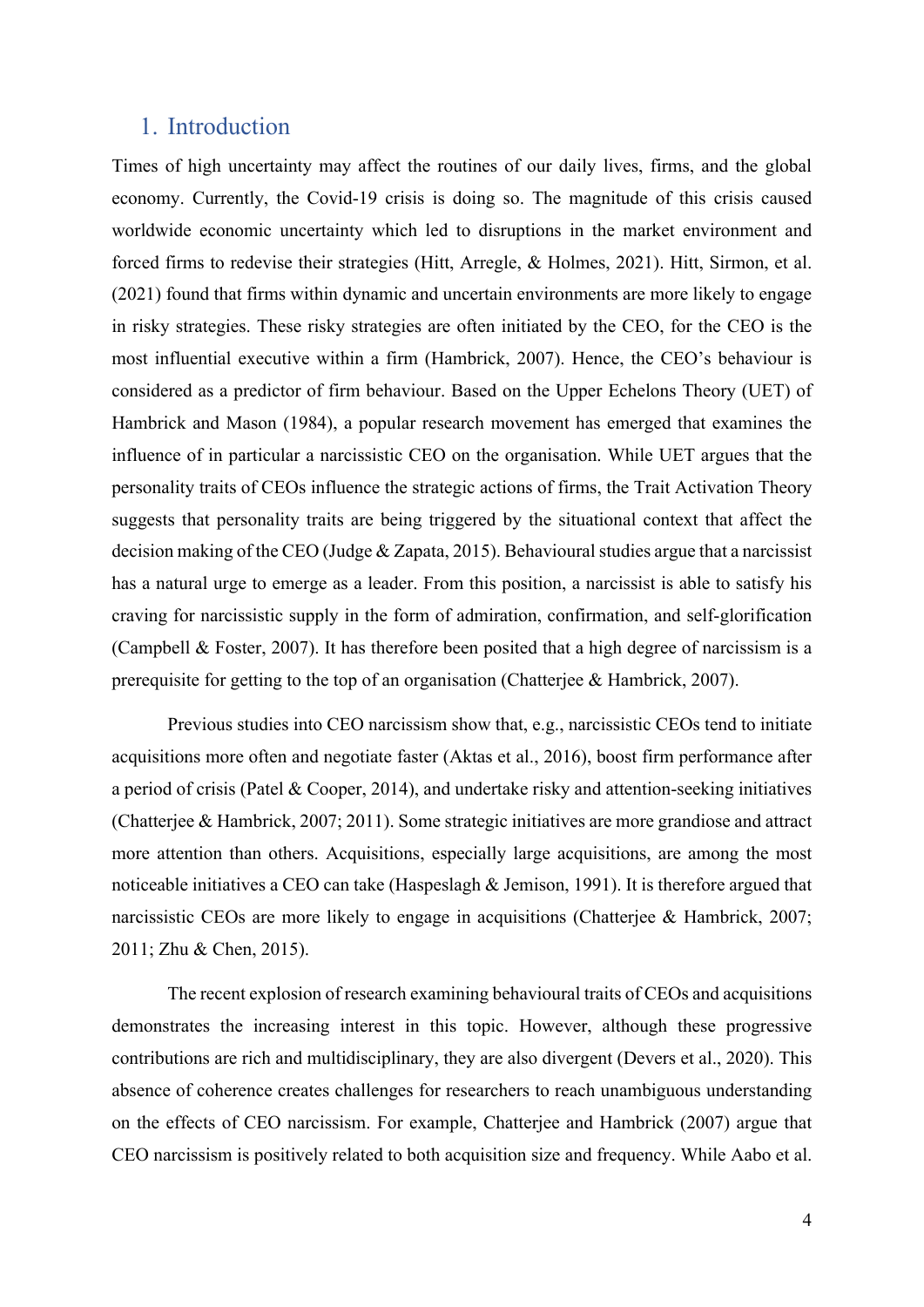(2020) argue that narcissistic CEOs prefer size over quantity, because larger firm acquisitions elicit more media attention. Whereas Campbell and Foster (2007) suggest that the cravings for narcissistic supply are always present, regardless of the magnitude an initiative yield. Thereby, it is being argued that certain circumstances trigger narcissistic behaviour more than others. Patel and Cooper (2014) and Foster et al. (2011) show that in times of a crisis, a narcissist is maladaptive in their behaviour resulting in ever riskier decision making. In addition, supported by Attribution Theory, one could even argue that a crisis enhances narcissistic behaviour. This is because failures will be deemed to external factors, and successes will be claimed personally. In conducting our research, we answer the call of Cragun, Olsen, and Wright (2020) by looking into conditions that manifest narcissistic behaviour. Therefore, we formulated the following research question: *To what extent does CEO narcissism affect CEO acquisition frequency and how does high uncertainty impact this relationship?* 

The purpose of this paper is to examine the relationship between CEO narcissism and the number of acquisitions the CEO initiates. In doing so, we moderate this relationship by times of high uncertainty, represented in this research by the Covid-19 crisis. The Covid-19 crisis is a novel phenomenon in management studies, which enables us to introduce the influence of this crisis on CEO narcissism to the literature. Hence, our research contributes to knowledge on CEO narcissism and acquisition frequency during times of high uncertainty. Moreover, practitioners benefit from our research. As firm behaviour is often predicted by CEO personality, knowing which personality triggers which behaviour is of use. This is particularly the case during times of high uncertainty where firm behaviour is increasingly decisive for firm survival (Malhotra et al., 2018).

 In order to measure CEO narcissism, we employ a thin-sliced video metric approach (Benjamin & Shapiro, 2009) which allows us to measure narcissistic personality traits unobtrusively. Despite this validated method and contrary to prior research, we found no significant results for the relationship of CEO narcissism on acquisition frequency. The impact and all sanctions taken due to the Covid-19 crisis are of such a magnitude that CEOs behaved differently than hypothesized.

Our research report proceeds as follows. The next section starts with a literature review and states the hypotheses of this research. Next, the data and methodology are explained, after which the results of the regression analysis are presented. Subsequently, the results are being discussed and finally a conclusion on the research is provided.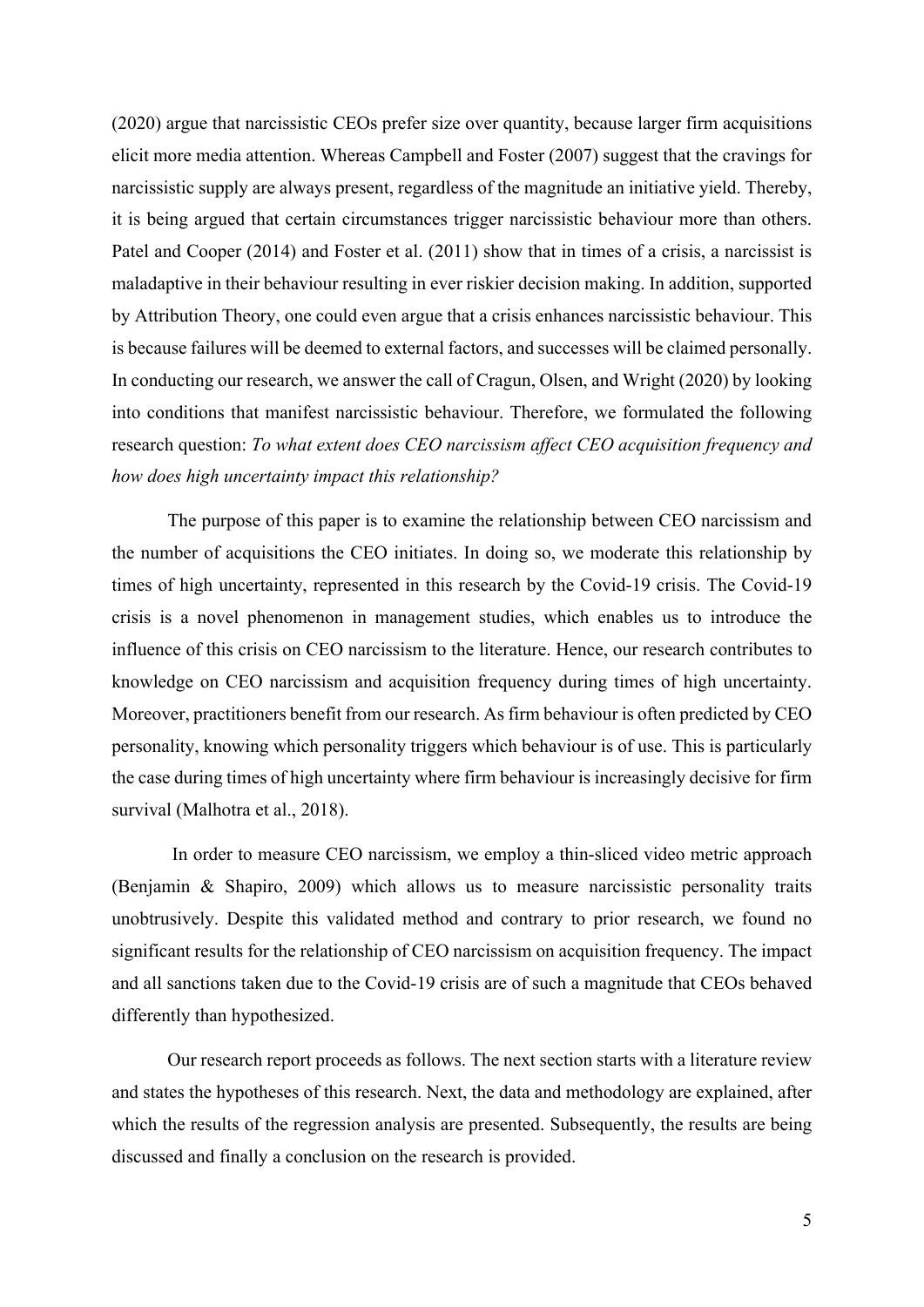# 2. Theoretical background

This chapter explains the core concepts and their relevance in this research. Firstly, we delve deeper into understanding the concept of narcissism and CEO narcissism. Secondly, we turn to the literature on acquisitions and determine how this relates to CEO narcissism. Thirdly, we look into the last concept of crisis to identify the context of the study. Subsequently, we formulate our hypothesis and finally conclude with a conceptual model to provide a visual overview of the found literature and their hypothesized relationship.

### 2.1Genesis of narcissism

Narcissism found its inception in 1898 when Havelock Ellis introduced it to the psychology literature (Ellis, 1898). Ellis based the term on the myth of a young man Narcissus, who fell in love with his own reflection and eventually perished as a result of his self-preoccupation (Chatterjee & Hambrick, 2007). This influenced the thinking of Freud (1914) who published "On Narcissism: An Introduction" back in 1914. In it, Freud reasoned that everyone possesses a certain degree of narcissism. If this were not so, we would not be able to survive or attain to our needs (Maccoby, 2000).

Ellis and Freud are the origin of the two schools of thought within narcissism research. Ellis uses a clinical perspective and sees narcissism as a personality disorder (Kohut, 1966), whereas Freud addresses narcissism from a social-personality perspective as a personality trait (Campbell & Foster, 2007). Assuming the clinical perspective, one speaks of a Narcistic Personality Disorder (NPD) when an individual is mainly characterized by grandiosity, obsessive seeking for approval and admiration, and a lack of empathy in regard to others (Caligor, Levy, & Yeomans, 2015). In contrast, the social-personality perspective considers an individual narcissistic when a high degree of charm, extrovert and self-confident is observed (Campbell & Foster, 2007). This latter perspective is considered as "normal" or "healthy" narcissism and is also the perspective that stands central to this study.

The social-personality perspective gained popularity when the Narcissistic Personality Inventory (NPI) by Raskin and Hall (1979) was developed. The NPI is made as a continuous measure of a narcissistic personality (Campbell & Foster, 2007). This enables us to refer to narcissism as a low-to-high distribution, rather than a binary state (Boldero, Bell, & Davies, 2015; Engyel et al., 2020). The NPI has since its introduction received much attention amongst researchers in narcissism studies (Cragun et al., 2020). The measure has been put through several consistency tests that have resulted in multiple variations of the NPI. The original NPI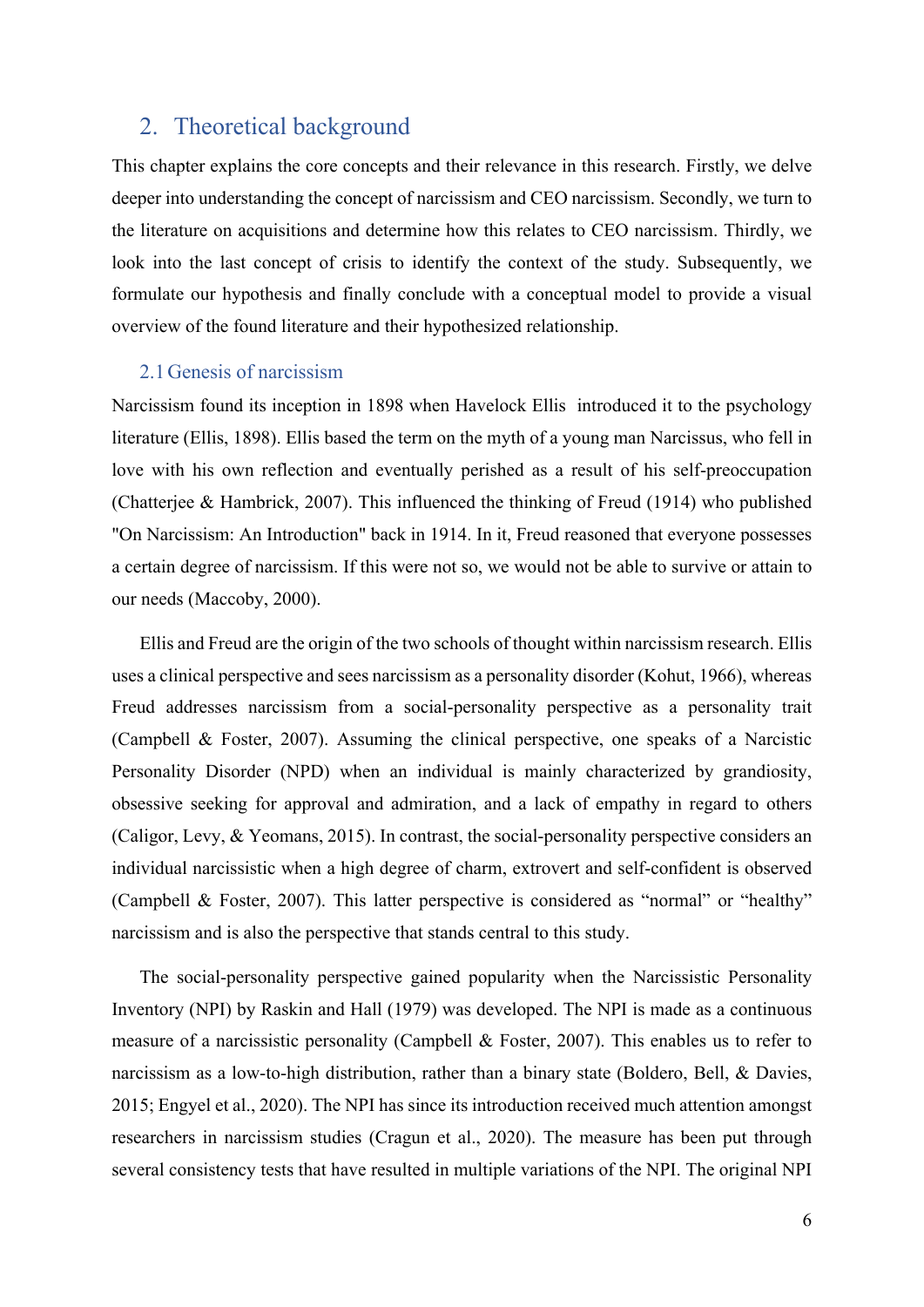consisted of 220 items at the time (Raskin & Hall, 1979), but shortly after variations ranging from 54-items NPI up to 13-items NPI arose (Ames, Rose, & Anderson, 2006; Campbell, Goodie, & Foster, 2004; Emmons, 1987; Gentile et al., 2013; Raskin & Terry, 1988). The main criticism on the NPI is the lack of a unified factor structure. Researchers demonstrate different number of factors, such as Raskin and Terry (1988) with seven factors, four factors (Emmons, 1987), and three or even two factors (Kubarych, Deary, & Austin, 2004).

Narcissism is a widely studied construct that has evolved significantly over the years (Cragun, 2018). As a result, researchers differ in how they define the construct. According to Cragun (2018), all of the various definitions as formulated in prior research are similar but adapted to the context of the particular study. For our rsearch, we follow a comparable research conducted by Petrenko et al. (2016) and define narcissistic persons as: *individuals who have multifaceted personality traits that involve a strong glorifying self-image and a constant strive for having positive recognition being reinforced*. Furthermore, narcissism has been the topic in various studies in the field of psychology (Levy, Ellison, & Reynoso, 2011) and management (Cragun et al., 2020). In this research, we add on to the latter and follow the work of i.a., Chatterjee and Hambrick (2007), Patel and Cooper (2014), Petrenko et al. (2016), and Zhu and Chen (2015) which all specifically focus on narcissism at Chief Executive Officers (CEOs). In doing so, we follow research within behavioural studies and focus on narcissism as a personality trait rather than a personality disorder.

### 2.2CEO narcissism

A high degree of narcissism is a prerequisite for anyone who hopes to ascend to the top of an organisation (Chatterjee & Hambrick, 2007). Narcissists are inherently great leaders, because they tend to have compelling visions and the ability to attract followers by giving them something to identify with and hold on to (Kets De Vries, 2004; Maccoby, 2000). According to Brunell et al. (2008), a narcissists' yearn for leadership consists the desire for social status and the concomitant dominance of the leadership function.

Research points out that CEO narcissism has both positive and negative effects (M. B. Smith et al., 2018). Benefits relating to narcissists are that they e.g., strive for innovation (Zhang et al., 2017) and are more adept at working in changing or chaotic environments (M. B. Smith et al., 2018). Conversely, one of the disadvantages is that they are focused on personal rewards, exhibit impulsive behaviour (Vazire & Funder, 2006), and exaggerate acquisition pricing (Aktas et al., 2016). Moreover, narcissists are convinced that their choices are the best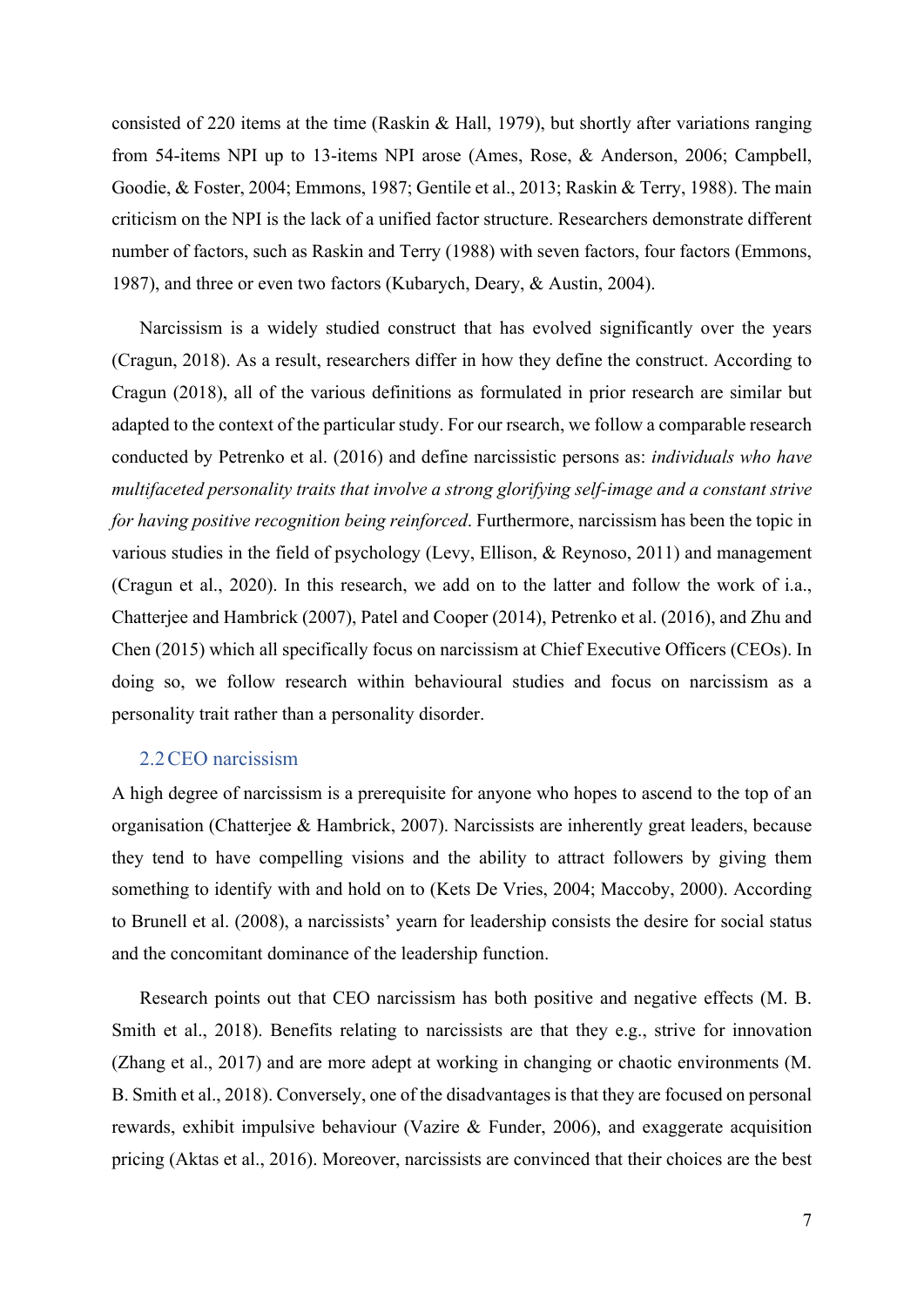(de Vries & Miller, 1985), which results in them making unrealistic estimates of low probabilities of failure and high probabilities of success. This perception has the outcome of a narcissist taking daring and risky decisions (Campbell et al., 2004).

The majority of CEO narcissism research has been explored through the lens of Upper Echelons Theory (UET) of Hambrick and Mason (1984). This perspective emphasizes that the personal characteristics of CEOs shape firms' strategic decision making and behaviour (Kashmiri, Nicol, & Arora, 2017). The UET is based on the concept of bounded rationality (Cyert & March, 1963), which suggests that decision makers are faced with too much complexity to act entirely rational. Executives are forced to make decisions based on the available information and time within the boundaries of their limited cognitive mind. Because of this, decisions are often based on personal experiences, interpretations, and self-perpetuating motives (Hambrick, 2007). Therefore, if one wants to understand the behaviour of firms, we need to examine the biases and tendencies of the most influential executive.

#### 2.3Acquisitions

Acquisitions are impactful and meaningful strategic choices that are intended to maximize shareholder value (Aalbers, McCarthy, & Heimeriks, 2021). Over the years, numerous studies have been conducted on the relationship of acquisition activity and firm performance (Devers et al., 2020). One of the outcomes of these studies is that acquisitions tend to be rather value destroying than value creating (Haleblian et al., 2009). Reasoned from an economic rational, an organisation acquires to gain market power, stimulate innovation, or reallocate (intangible) resources (Gupta & Roos, 2001; Haleblian et al., 2009). However, it has been recognized that this rational is strongly influenced by the behavioural aspects and motives of the firm's executives (Devers et al., 2020). This could lead to the personal interest of the executives take precedence over that of the firm (Chatterjee & Hambrick, 2007; Malhotra et al., 2018). Therefore, there is a popular stream of research that focuses on the conduct of executives who initiate acquisitions.

This research specifically focuses on the CEO, for the CEO establishes conditions that accelerate or restrict the firm's effectiveness through the decisions they make regarding policies, strategies, and goal setting (Malhotra et al., 2018). Considering this impactful role of the CEO, previous research has examined the effect of different personality characteristics of the CEO on acquisitions. For example, Yim (2013) confirmed that as the CEO ages, the drive for acquisitions decreases. Next, Malhotra et al. (2018) showed that extraverted CEOs are more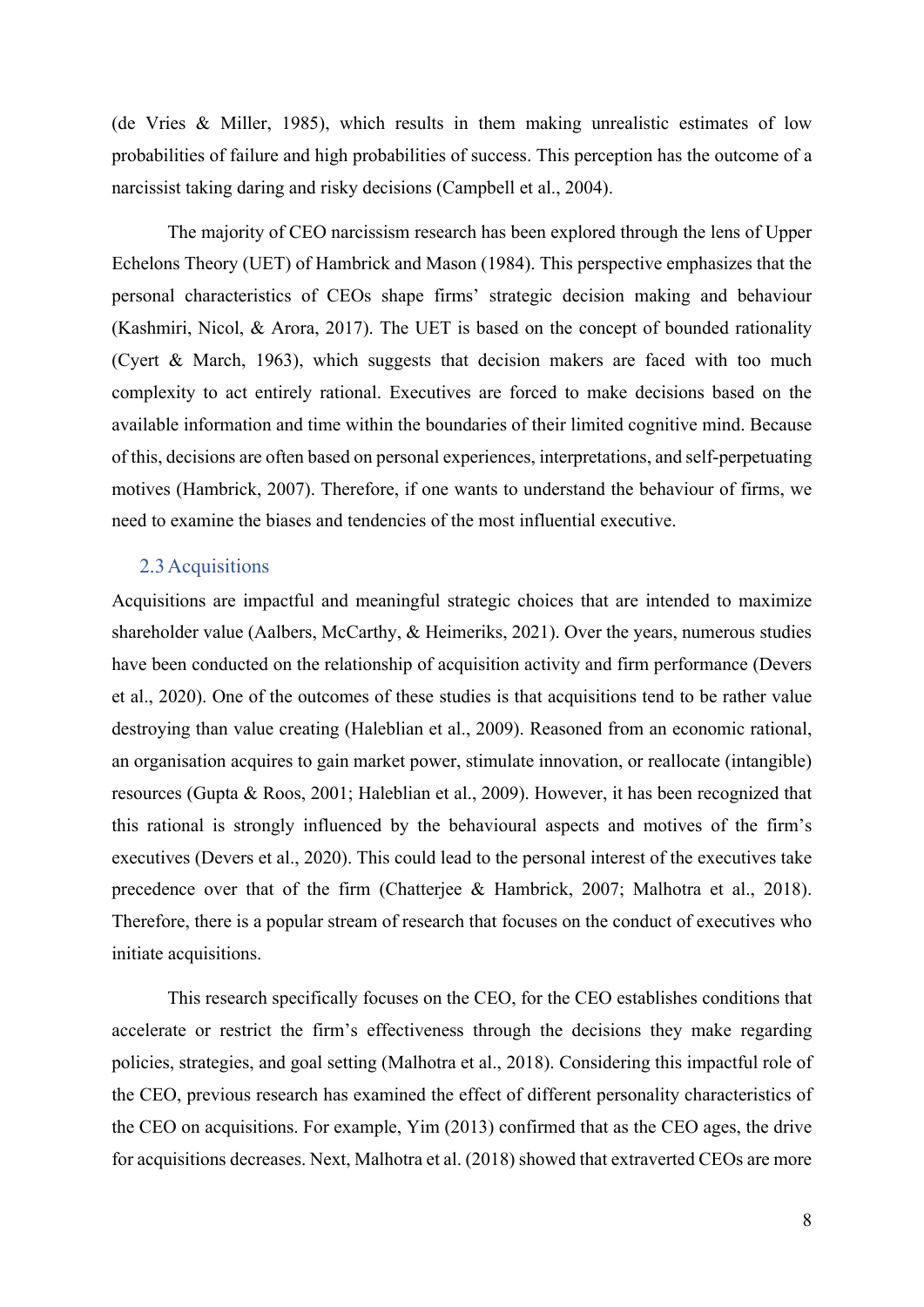likely to undertake acquisitions and have a higher success rate in doing so. Furthermore, Malmendier and Tate (2008) concluded that overconfident CEOs undertake more valuedestroying acquisitions. Finally, within the context of this research, multiple studies argued that narcissistic CEOs influence corporate strategy and performance such that it leads to more, larger, and riskier acquisitions (Chatterjee & Hambrick, 2007; 2011; Zhu & Chen, 2015; Aktas et al. 2016).

Despite the presence of studies that focus on CEO narcissism and acquisitions, little is known about this relationship during times of crisis. However, following Trait Activation Theory, we do know that situational contexts affect the personality trait activation and thereby influence the decision making process of the CEO (Judge & Zapata, 2015). Specifically, Patel and Cooper (2014) and Foster et al. (2011) show that a narcissist is maladaptive in their behaviour during a crisis, resulting in ever riskier decision making. Hence, these studies highlight the critical role a narcissistic CEO might hold in a crisis period. With regard to firm performance, CEO narcissism has been examined and was found to be predominantly negative at the onset of a crisis whilst being positive in a post-crisis period (Patel & Cooper, 2014). However, to the best of our knowledge, no research focusses on the role of a narcissistic CEO on specifically acquisition frequency during times of crisis. This might be highly relevant because acquisitions are an ongoing activity. In times of uncertainty, the risky character of acquisitions is more decisive than ever, for in such uncertain times failed acquisitions can be fatal whilst successful acquisitions are pertinent to get through the crisis (Haleblian et al., 2009).

### 2.4Times of high uncertainty

In defining times of uncertainty, we follow Coombs (2014, p.3) in their definition on crisis as *"an unpredictable event that threatens important expectancies of stakeholders related to health, safety, environmental and economic issues, and which can seriously impact an organisation's performance and generate negative outcomes"*. It is argued that, among others, uncertainty, stress, and threats to the organisational goals may provoke a crisis, which makes the decision making process during crises vulnerable (Snoeijers & Poels, 2018). Kim, Shamsuddin, and Lim (2011) indicate that the onset of a crisis period is observable by examining strong declines in the index price. Subsequently, in distinguishing between low and high times of uncertainty, we consider the relative size of this index pricing decline. Moreover, the size, suddenness, deviation in GDP, and the unemployment rates as triggered by the crisis form indicators for the distinction between low and high uncertainty (Altig et al., 2020). For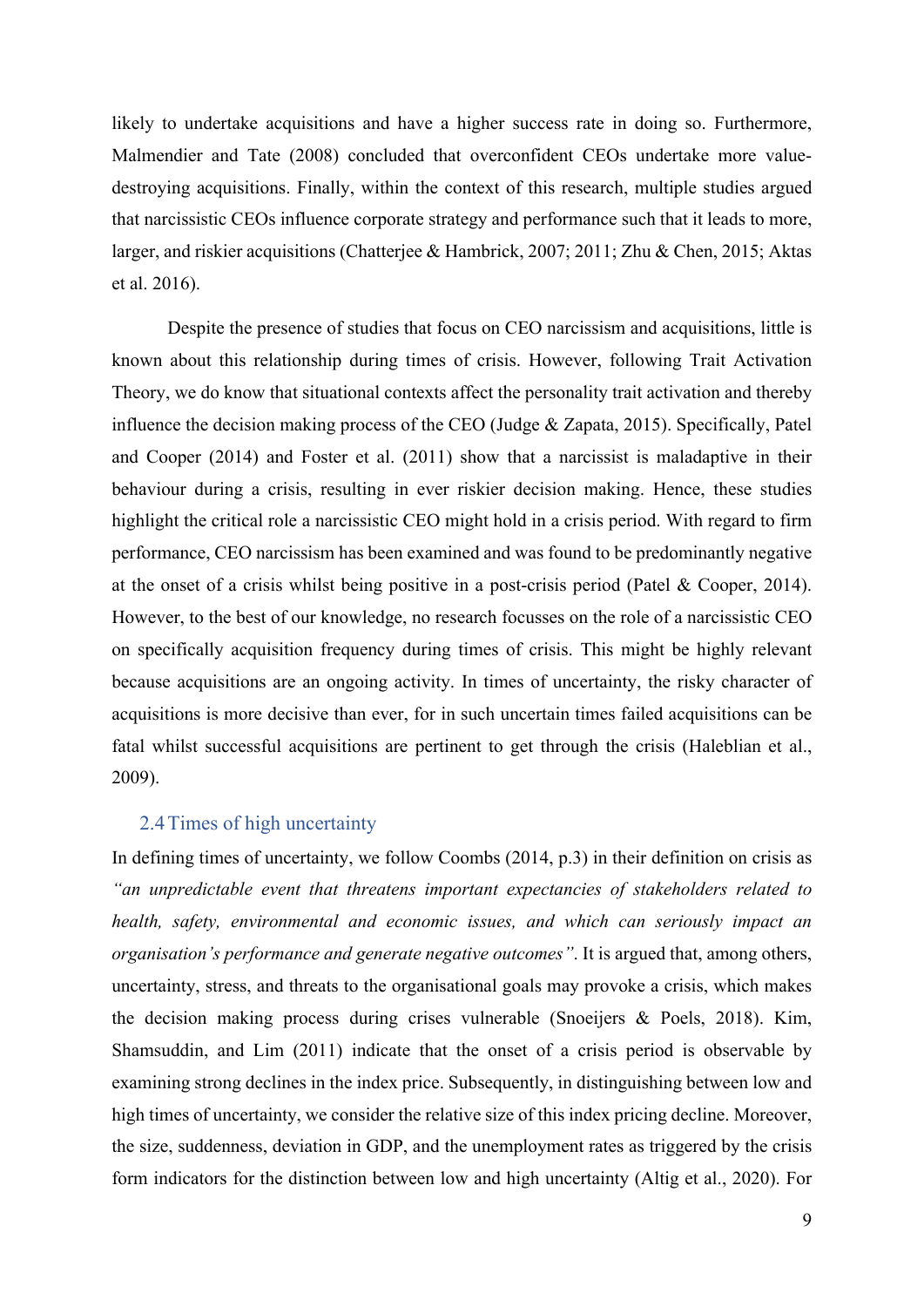higher uncertain circumstances may cause greater impact on firm performance and outcomes, it is in particular this type of uncertainty that is of great interest for both academics and practitioners.

Disease outbreaks are mostly unexpected, and the magnitude of their impact cannot be predicted with certainty. The turmoil generated by the Covid-19 pandemic leads to influence stock market fluctuations. As a consequence, the S&P 500 index took a nosedive in March 2020 and dropped 34% compared to one month prior (Altig et al., 2020). The magnitude and suddenness of the pandemic led to an economic shock which resulted in worldwide economic uncertainty. This, in turn, led us to what we now know as the Covid-19 crisis. The Covid-19 crisis hits firms and societies at a fragile moment in which economic and political conditions are particularly unstable. The ensuing policies of mandatory lockdowns make the Covid-19 crisis unprecedented compared to previous crises as e.g., the burst of the Dot Com bubble in 2001 or the Financial Banking crisis of 2008 (Wenzel, Stanske, & Lieberman, 2020). The Covid-19 crisis has led to a historically all-time high unemployment rate (14.7%) and fall in GDP (20.4%) in the US (Altig et al., 2020). Considering the sudden and global impact of the Covid-19 crisis resulting in a 34% S&P 500 index drop, 14.7% unemployment rate (US), and 20.4% GDP drop we thus operationalize this crisis as high times of uncertainty. Because the Covid-19 crisis and its ancillaries are a novel phenomenon, it provides ample opportunities for researchers to embark on a new avenue in management research (Altig et al., 2020; Wenzel et al., 2020).

On that note, by means of this research we introduce the influence of the Covid-19 crisis on CEO narcissism and acquisition frequency to the literature. Because the Covid-19 crisis is still affecting the global economy today, this puts a restriction on the available timespan of our survey. Besides, due to the recentness of the crisis, we are restricted in our research variables. As a consequence, we cannot interpret financial performance of firms since the effect of acquisitions takes time to develop. We therefore turn ourselves to announced acquisitions and consider acquisition frequency to determine the degree of CEO narcissism and acquisition behaviour.

### 2.5Hypothesis development and conceptual model

A narcissistic CEO is strongly attracted to dynamic and grandiose activities that lead to a highrisk high-reward strategy (Chatterjee & Hambrick, 2007). Some strategic initiatives are more grandiose and attract more attention than others. Acquisitions, especially large ones, are among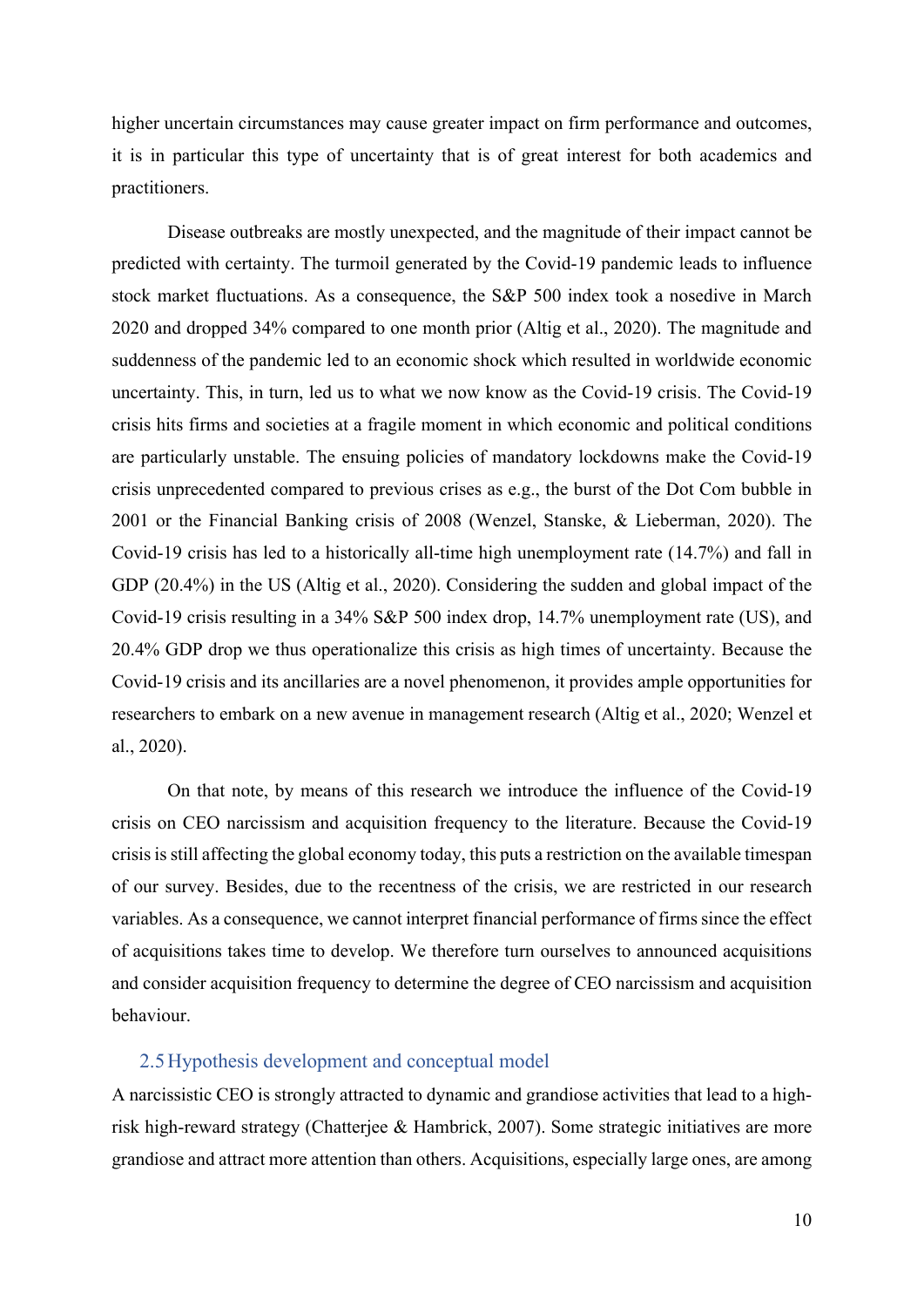the most eye-catching initiatives a CEO can take (Haspeslagh & Jemison, 1991). This effect is even amplified for CEOs of larger acquiring firms. Because larger firms elicit a more prominent position in the media, they will create an even greater platform for the acquiring CEO (Aabo et al., 2020). Besides, a highly narcissistic CEO will also be convinced to achieve better results than its predecessor (Chatterjee & Hambrick, 2011).

Moreover, narcissists tend to make great first impressions which makes them immediately likeable and effortless in starting new relationships in unfamiliar social settings (Campbell & Foster, 2007). Because they radiate self-assurance and have an outspoken and appealing vision, they know how to convince people to be on their side. This enables them to effortlessly build up a large network. A narcissistic CEO, however, is not looking for a warm and intimate relationship, but only enters it to increase his own status, prestige, and power (Campbell & Foster, 2007; Malhotra et al., 2018). As a result, it is no stranger to a narcissistic CEO to have a network of high-ranking officials. This network is often the most influential group of connections for the CEO. Because this network provides the CEO with rich information about market conditions, industry trends, business practices and private insights into other firms. Such insights directly influence the CEO's decision-making and, consequently, the behaviour of their firm (Malhotra et al., 2018). This does not only enable the CEO to make high-profile acquisitions, but also to engage acquisitions more frequently.

This leads us to our first hypothesis. As confirmed in previous research (see e.g., Chatterjee & Hambrick, 2007; Aktas et al., 2016), we expect CEO narcissism to be positively associated with acquisitions in general. However, although studies suggest that narcissistic CEOs prefer acquisition size over acquisition quantity (Aabo et al., 2020; Ingersoll et al., 2019), it is argued that narcissists are not interested in size per se (Cragun et al., 2020). The issue of acquisition size versus acquisition frequency has only received limited attention in the existing literature. Based on anecdotal evidence, we conclude that e.g., Chatterjee and Hambrick (2007) find a positive association of CEO narcissism and acquisition frequency. In addition, the collateral attention and gains from an acquisition are closely aligned with the self-loving nature of a narcissistic CEO. The issue here is not necessarily the degree of admiration, but the drive to continuously obtain this admiration (Aktas et al., 2016). Hence, we argue that a highly narcissistic CEO will be inclined to initiate acquisitions more often.

Hypothesis 1: Higher degrees of CEO narcissism positively influences the CEO's acquisition frequency.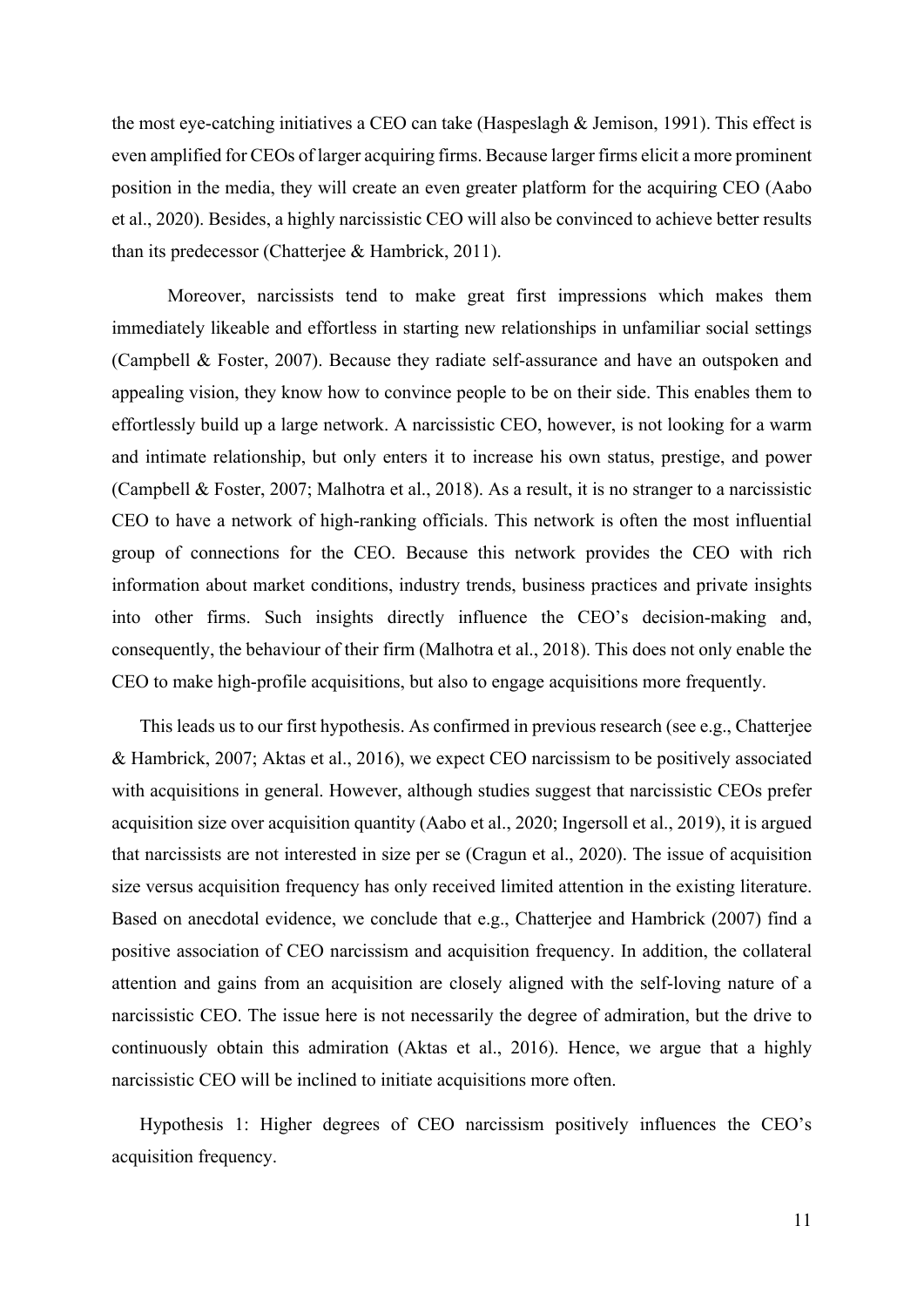Preceding theories indicate that uncertain circumstances such as a crisis can stimulate risky behaviour of individuals. We consider the Prospect Theory and the Attribution Theory. The Prospect Theory dates to 1979 when Kahneman and Tversky expressed their critique on a descriptive model of decision making under risk. They posit in their theory that decision makers who are faced with uncertainty consider possible gains with a risk prone attitude and consider possible losses with risk averse behaviour (Kahneman & Tversky, 2013). Based on this, one may argue that uncertainty, such as a crisis, is a stimulus for risk taking behaviour (Stoker, Garretsen, & Soudis, 2019). Drawing on Attribution Theory (Kelley & Michela, 1980), this theory examines how individuals interpret daily causes as either to be internal or external. Based on this theory, the self-serving attribution bias emerged (Riar, Bican, & Fischer, 2021), which proposes that in the event of a successful outcome, the decision maker will entirely devote the success to their own ability and will claim successes personally. On the contrary, in the event of failure will failing be attributed to external factors rather than one's own actions. This bias is seen as an impediment for learning, which could indicate why high-risk highreward strategies – like acquisitions – (Chatterjee & Hambrick, 2007) keep occurring.

Although these are more generic theories on decision making, in a similar vein is the Extended Agency Model on narcissism of Campbell and Foster (2007). Within this model the authors argue that narcissists are approach oriented. This means that narcissists actively look for rewarding opportunities in their environment while neglecting deviant behaviour for negative outcomes. Driven by their high-approach and low-avoidance motivation, a narcissist develops a myopic focus on rewards. Their inattention to the potential for large losses is expected to lead to an increase in risky decision-making (Sanders & Hambrick, 2007). Foster et al. (2011) conducted a study in which they tracked investors during the Financial Banking Crisis of 2008. They found that individuals with higher narcissistic traits exhibit riskier strategies both before and during the crisis. Additionally, Patel and Cooper (2014) argue that narcissistic CEOs take greater risks during crisis because they have less fear of being punished or fired. Wan and Yiu (2009), for one, specifically mention that acquisitions during a crisis are positively related to firm performance. They posit that a crisis is the designated occasion for using slack resources to enrich the corporate portfolio.

Moreover, narcissists are attracted to gain attention and admiration and circumstances that offer them this will likely encourage narcissistic behaviour. Building on Trait Activation Theory, we consider circumstances that influence CEO behaviour. Studies in this area look into triggers and suppressors that might stimulate or mitigate narcissistic behaviour. It is presumed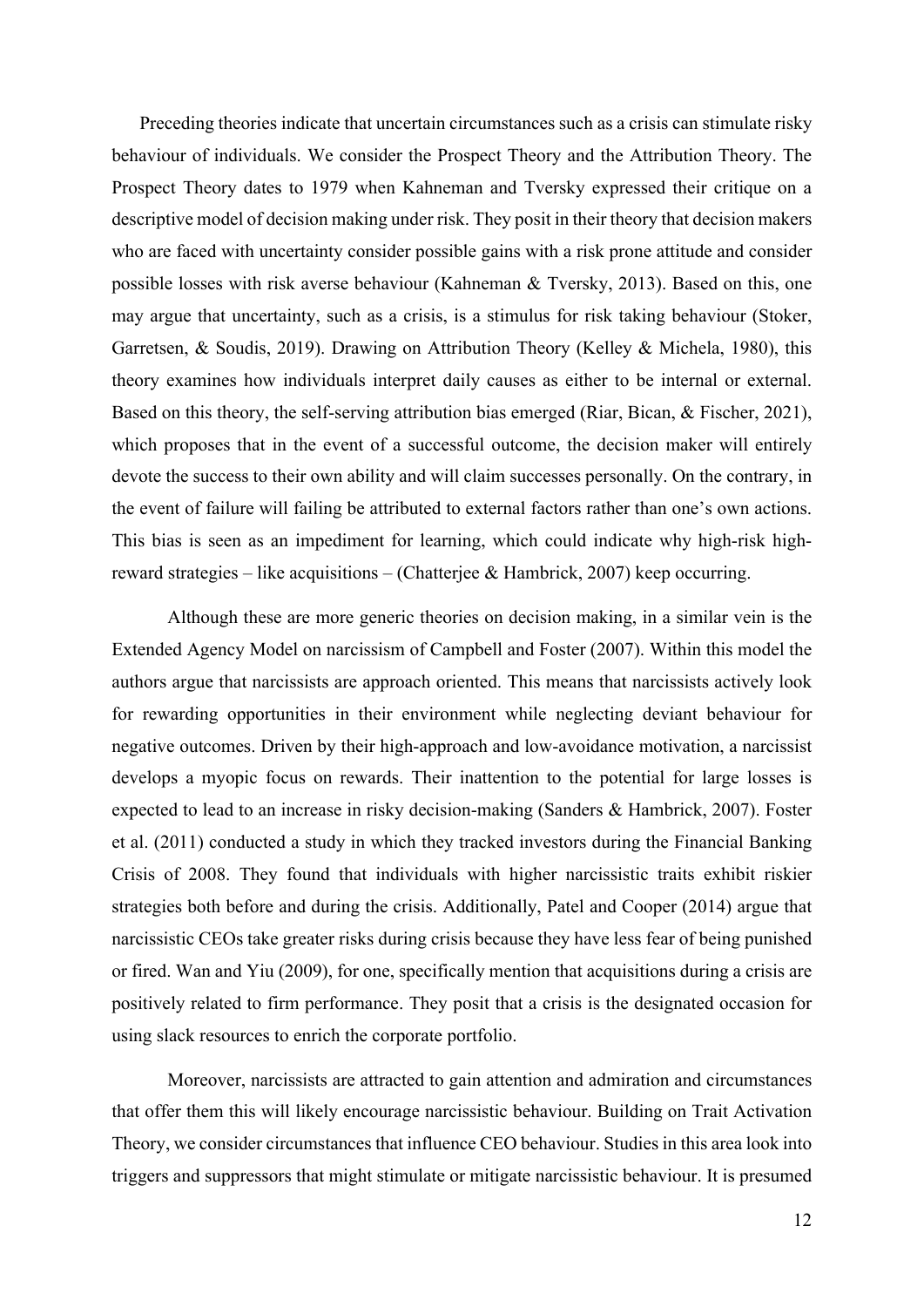that, e.g., governance structures by the board of directors mitigate narcissistic behaviour (Buyl, Boone, & Wade, 2019). However, this effect is negligible whenever the CEO is also the chairman of the board. The power and prestige from this dual role may reinforce narcissistic behaviour (Cragun et al., 2020). Furthermore, Petrenko et al. (2016) argue that narcissistic CEOs are more involved in Corporate Social Responsibility because it generates attention and reinforces their image.

Reasoning from the self-serving attribution bias, it is expected that narcissistic CEOs will always go big when uncertainty (i.e., crisis) is high. Because if their decisions turn out in failure, it will be claimed that it is due to the crisis. If their decisions succeed, all the praise will be devoted to personal excellence. This raises the assumption that narcissistic CEOs initiate more acquisitions during crisis, with the potential for improved post-crisis outcomes (Patel  $\&$ Cooper, 2014). We therefore expect that high uncertainty will be a trigger for narcissistic behaviour, leading to the following hypothesis:

H2: Times of high uncertainty positively influences the relationship of CEO narcissism on CEO acquisition frequency.

Based on the literature review, the following conceptual model includes both the hypothesis and control variables.



*Figure 1. Conceptual model* 

# 3. Data and Methods

This research is part of and contributes to the PhD research of Jonas Röttger. Jonas' research focuses on the behavioural factors that influence Mergers & Acquisitions (Röttger, Aalbers, & Heimeriks, 2021). Our research contributes to Jonas's by observing the behaviours of S&P 500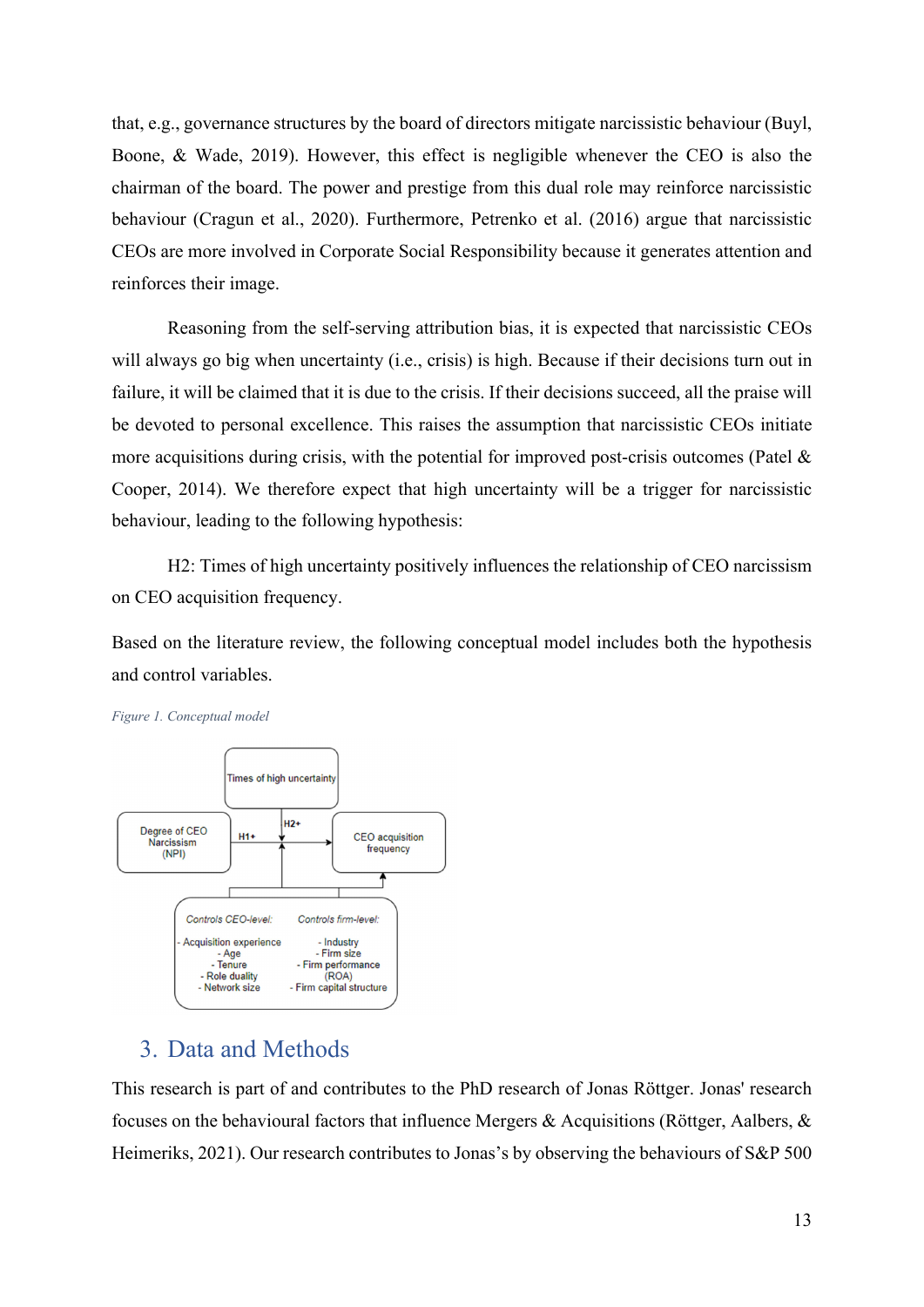CEOs through a novel video analysis approach. The purpose is to demonstrate to what extent CEO narcissism that affects the CEO's acquisition frequency. We then moderate this relationship by an external environmental factor, Covid-19 crisis, to examine whether high uncertainty stimulates or suppresses narcissistic acquisition behaviour.

### 3.1Method

We captured CEO narcissism by employing a thin sliced video-metric approach (Benjamin & Shapiro, 2009; Borkenau et al., 2004) on short video clips of S&P 500 CEOs. This approach has been effectively used in previous organisational studies (Gupta & Misangyi, 2018; Petrenko et al., 2016) and has shown to offer numerous benefits. First of all, it is known that personality data on executives is difficult to collect. CEOs are unwilling to respond to surveys about psychological traits, especially traits such as narcissism (Patel & Cooper, 2014; Zhu & Chen, 2015). By means of this video approach, we allow ourselves to capture the characteristics of the CEOs unobtrusively and, in addition, avoiding social desirability answers and reactivity biases (Shadish, Cook, & Campbell, 2002). Within this approach, the video clips will be rated by third-party observers which will be recruited via Amazon Mechanical Turk (AMT) and within our own network of university peers. In addition, we had two professional psychologist peers rate a subset of 10 CEOs to control for the reliability of the measure. The second benefit is that observer reviewed personality traits often have better validity than self-reported measures (Oh, Wang, & Mount, 2011). And final, thirdly, it allows us to use the NPI measurement scale that has comprehensively been tested and validated (Petrenko et al., 2016; Zhu & Chen, 2015).

The video clips contain fragments of interviews with CEOs which are retrieved through publicly accessible sources, e.g., YouTube. The original recordings are edited to exclude all distracting and other identifying information such as logo's, company name or banners. In this process, the sections in which the CEO's face was not the centre focus of the camera are excluded as well. This is to ensure that the audience's and interviewer's reactions will not bias the ratings (Petrenko et al., 2016). Next, the video clips are constructed to a length of approximately 2 minutes. Video clips that are substantially shorter than two minutes are detrimental to the intraclass correlation (ICC) of the measure (Petrenko et al., 2016).

 The survey is constructed in Qualtrics where every video contains an adapted 16-item version of the NPI (NPI-16; appendix A) with a 5-points Likert scale ranging from "Strongly disagree" to "Strongly agree". This version of the NPI-16 is provided by Gupta and Misangyi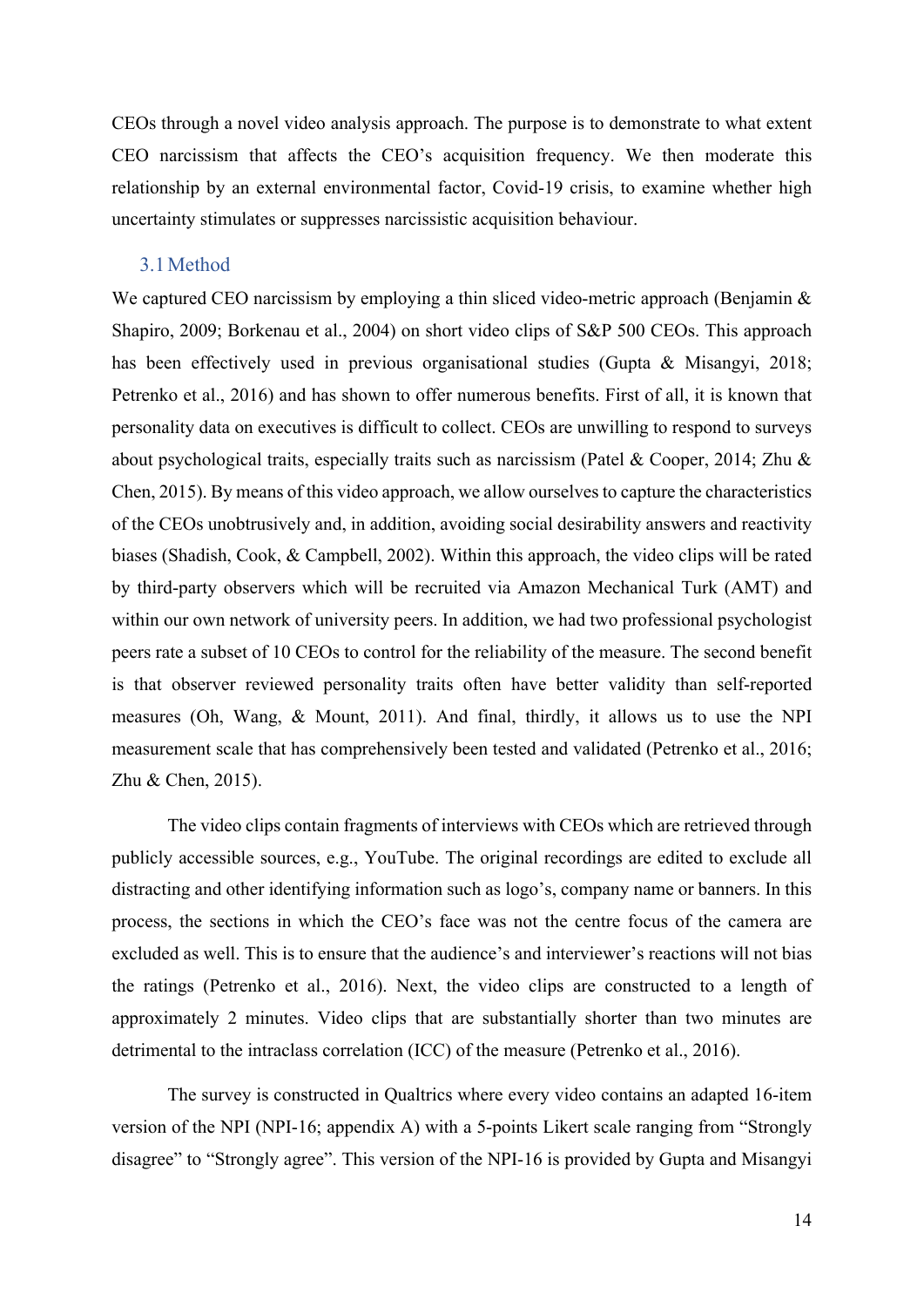(2018), who used the same measure in their earlier research in 2018. Furthermore, to account for attentive watching of the respondents, we included a multiple-choice question after each video. This question concerned a simple two-choice option about the content of the video. The purpose of this question is solely to influence the respondent's attentiveness. The answers will not influence the survey flow and they will not be used for analysis purposes.

Through this method, we aim to formulate an answer to the main question: "*To what extent does CEO narcissism affect CEO acquisition frequency and how does the high uncertainty impact this relationship?"* 

#### 3.2Sample and data collection

We started our data collection by using the Zephyr database to collect data on all announced acquisitions on the S&P 500 that were undertaken in 2 years' time from 01/02/2019 through 31/03/2021. Because we moderate for the Covid-19 crisis, we distinct two timeframes i.e., pre-Covid19 (t-1; 01/02/2019 – 29/02/2020) and during-Covid19 (t+1; 01/03/2020 – 31/03/2021). This resulted in 848 announced acquisitions. Next, we follow the research of Petrenko et al. (2016) and excluded companies in the sectors banking, insurance, and utilities because these highly regulatory environments limit the discretion of the respective CEOs (McGahan & Porter, 1997). This resulted in 454 acquisitions over 196 unique acquirers. Subsequently, we took this output and uploaded all unique acquirers into the WRDS BoardEx database to identify the CEOs. Since we want to measure the difference in behaviour between t-1 and t+1, we crosschecked for CEOs who were active during both timeslots. Furthermore, we excluded CEOs that were temporally appointed (e.g., interim, acting). This is because the effects of a temporary CEO on firm behaviour are different from that of those who held a permanent position (Ballinger & Marcel, 2010). Lastly, as required for the video analysis, we excluded 24 CEOs of which were no videos available through public sources. This concluded our final sample at 273 announced acquisitions and 107 CEOs. Of these 107 CEOs are 90% US nationals and the remaining 10% consist of 13 other different nationalities. Furthermore are 95% male, 5% female with a mean age of 59 in a range of  $46 - 75$ .

Finally, due to a lack of financial information within Zephyr, we augmented the dataset with the required financials by making use of the Eikon database.

To determine the degree of CEO narcissism, respondents were recruited through AMT and within our own network of university peers. All respondents received clear instructions prior to the survey (appendix B) and were kept blind to the hypotheses of the research. To avoid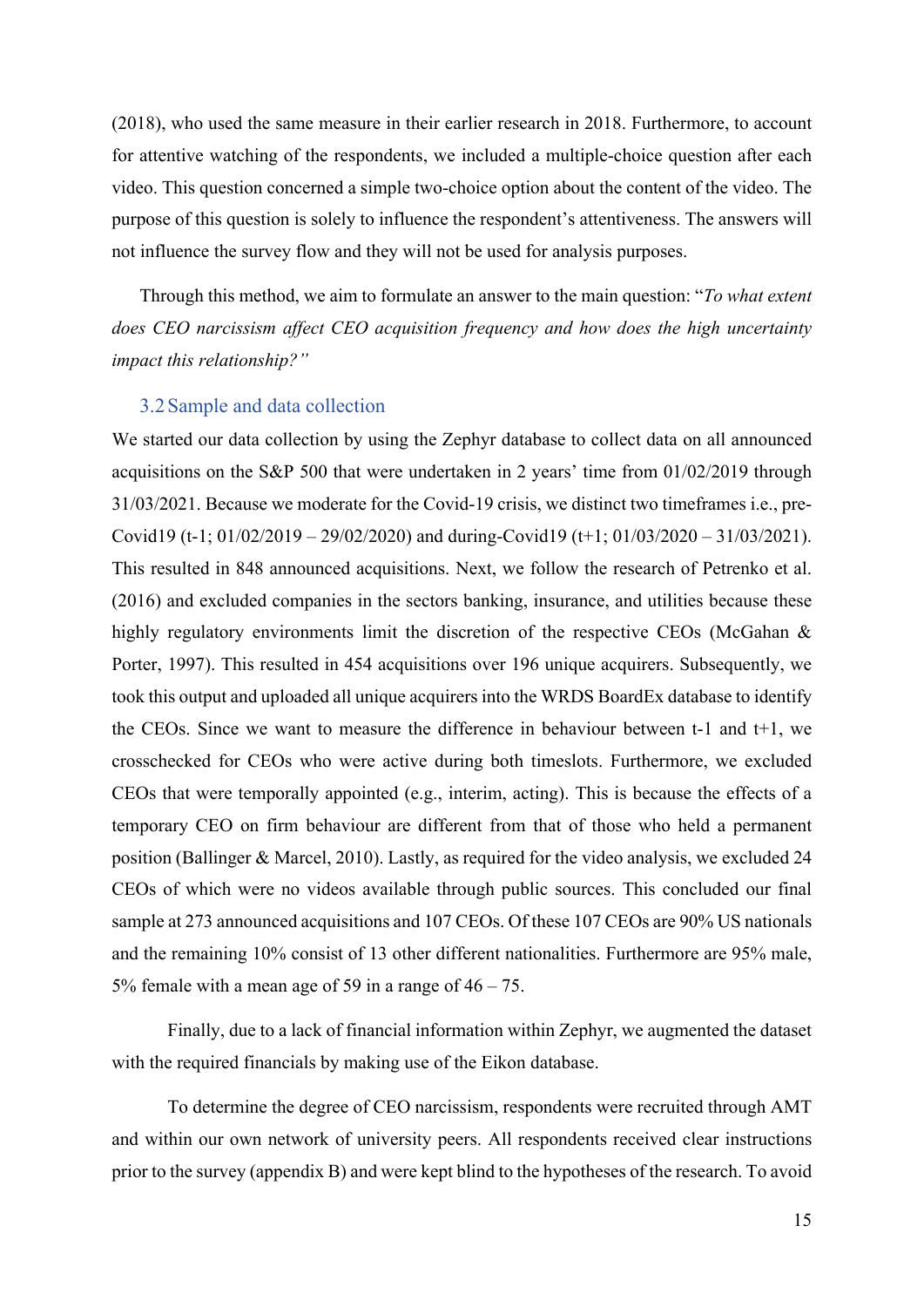further bias, the entire survey was generalized to "executives" and "person" rather than naming the job title "CEO" or the director's name. Upon participating in the survey, each reviewer was randomly assigned 5 CEOs to review. A total of 160 respondents completed the survey, collecting between the 5 and 10 ratings for each CEO. We chose to use a combination of our own peers and AMT respondents because the use of AMT is only possible for a fee, and we had a limited budget at our disposal. Nevertheless, the majority of the respondents were from AMT. We chose this platform because it provides fast and reliable results. Also, this platform offers the possibility (for a fee) to predetermine the socio-demographics of respondents. We set this criterium to US bachelor graduates. With this, we sought to include age (average 24.1 year; OECD, n.d.) and relevant work experience and knowledge in one criterion. In addition, AMT respondents received a monetary reward for their participation in the survey.

It is being argued that making use of convenience sampling such as AMT requires extra caution for threats to the validity of the research (Cheung et al., 2017). Therefore, we have taken precautions into consideration. First, we inserted multiple choice questions after each video to account for subject inattentiveness. Second, the accounts of the respondents were registered upon entry to avoid repeated participation. Third, by pre-screening on sociodemographics we accounted for participation of relevant respondents. Fourth, we incorporated response quotas into the survey for an even distribution amongst the CEOs and automatically excluded the said CEO from the survey once the quota was reached. Fifth, the respondents received a random generated code upon completion of the survey. This code had to be submitted at AMT as a sign of completion and right to payment. Sixth, we set a three day delay for the payment in order to manually validate the responses and account for response bias. Responses that were completed under 15 minutes were flagged for extra reviewing. We were able to validate the responses through checking for correct answers to the attentiveness questions. As a result, 16 responses did not pass the quality check and were discarded. By discarding the response, the respondent's payment is being denied and the quota of the respective CEO decremented.

#### **Dependent variable**

*CEO Acquisition Frequency.* To capture the acquisition frequency of the CEOs, we used a similar measure as applied in prior acquisition research by e.g., Tang, Mack, and Chen (2018); Sanders (2001); Gamache et al. (2015), and Malhotra et al. (2018). They used the total sum of the acquisitions undertaken by the CEO in a given year. In order to do is, we collected all announced acquisitions within our timeframe for all the CEOs in our sample and computed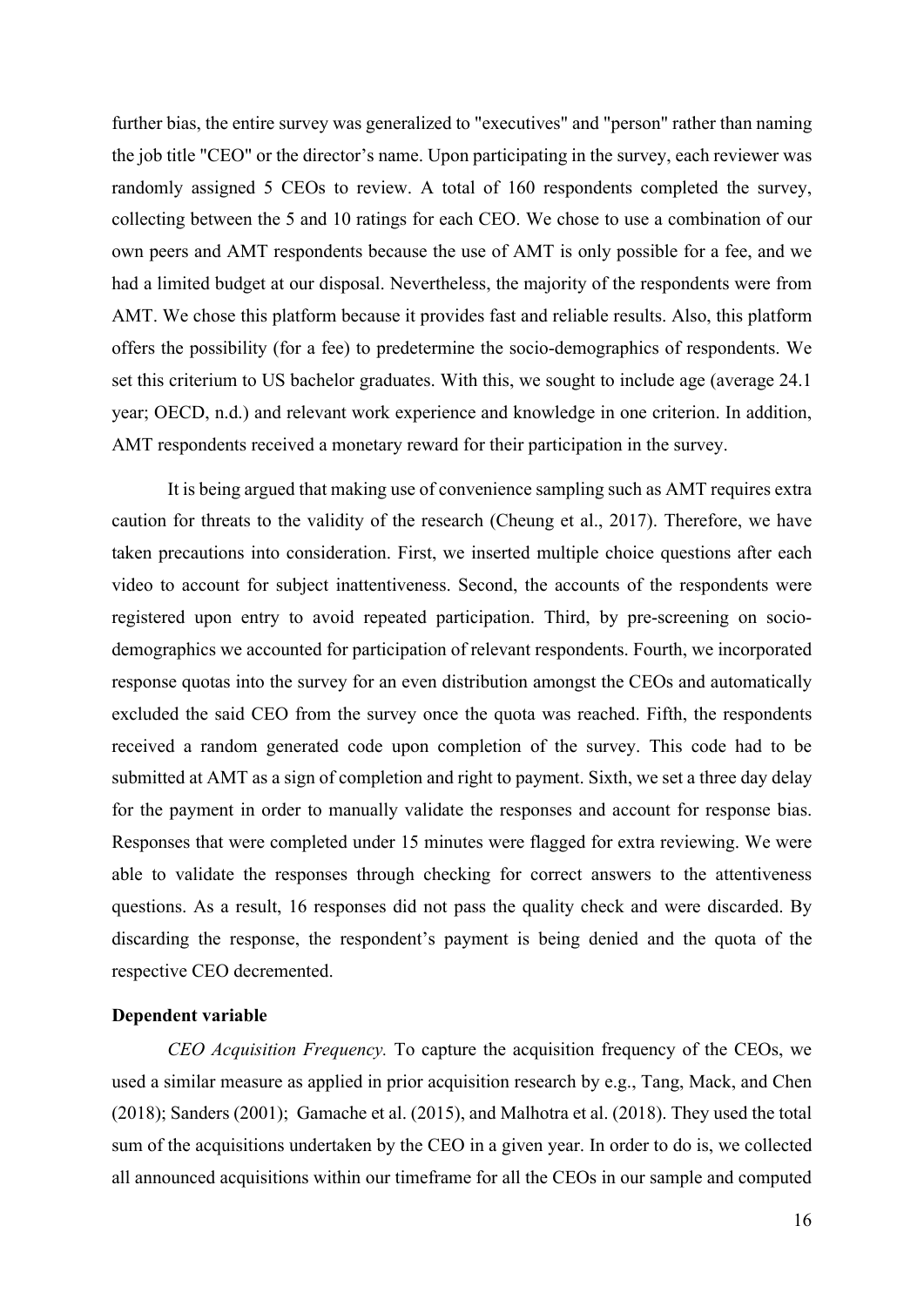a count function of all acquisitions. The acquisition frequency of the CEO captures a distinct and important part of the acquisition behaviour of the firm. Herewith, a CEO can have a significant influence on the firm's strategy and allocation of resources. This can be through either one a large acquisition or several smaller acquisitions (Gamache et al., 2015).

### **Independent variable**

*Degree of CEO Narcissism.* To assess CEO narcissism, we followed a similar approach as Petrenko et al. (2016). We used a thin-sliced video metric approach with a third-party adapted version of the NPI. We used a NPI version based on the study of Gupta and Misangyi (2018), namely the NPI-16 as originally developed by Ames et al. (2006). This version is a derivative of the widely used NPI-40 of Raskin and Terry (1988). The NPI-16 is recognized as a valid and brief measurement for narcissism that can be used for non-clinical studies that do not allow the use of longer records (Ames et al., 2006). The 16 items in the NPI are all formulated in the same manner, meaning that we can interpret a score of 1 as low narcistic and a score of 5 as high narcistic. This enabled us to develop our narcissism score as such that we calculated a simple mean by averaging the results of the NPI-16 for each CEO (Chatterjee & Hambrick, 2007).

 To check for the reliability of our measures, we calculated three ICC scores. Firstly, for the total set of respondents (ICC = .914,  $p < .001$ ;  $\alpha = .917$ ). Secondly, for the subset of psychologist (ICC = .944,  $p < .001$ ;  $\alpha = .948$ ). Lastly, an overall ICC by including the subset to the total set (ICC = .928,  $p < .001$ ;  $\alpha = .931$ ). Since all ICC scores are above the threshold of .7 (Hair et al., 2019), we conclude that the reliability of the measure is excellent. Hence, interrater reliability within our survey was high.

#### **Moderating variable**

*Times of high uncertainty.* As previously mentioned, we consider the Covid-19 crisis as high uncertainty. The crisis is new and ever-present which makes published management research on it of limited availability. For our study, we used Covid-19 crisis as a moderator to check whether high uncertainty influences the relationship of CEO narcissism on CEO acquisition frequency. For this purpose, we distinguished between two time periods, pre Covid-19 crisis and during Covid-19 crisis. We followed the research of Kim et al. (2011) to determine the time periods. Kim et al. (2011) indicated that the onset of a crisis period is observable by examining strong declines in the index price. Using that same reasoning, we indicated that in March 2020 the S&P 500 index took a nosedive by falling 34% (Altig et al., 2020). For this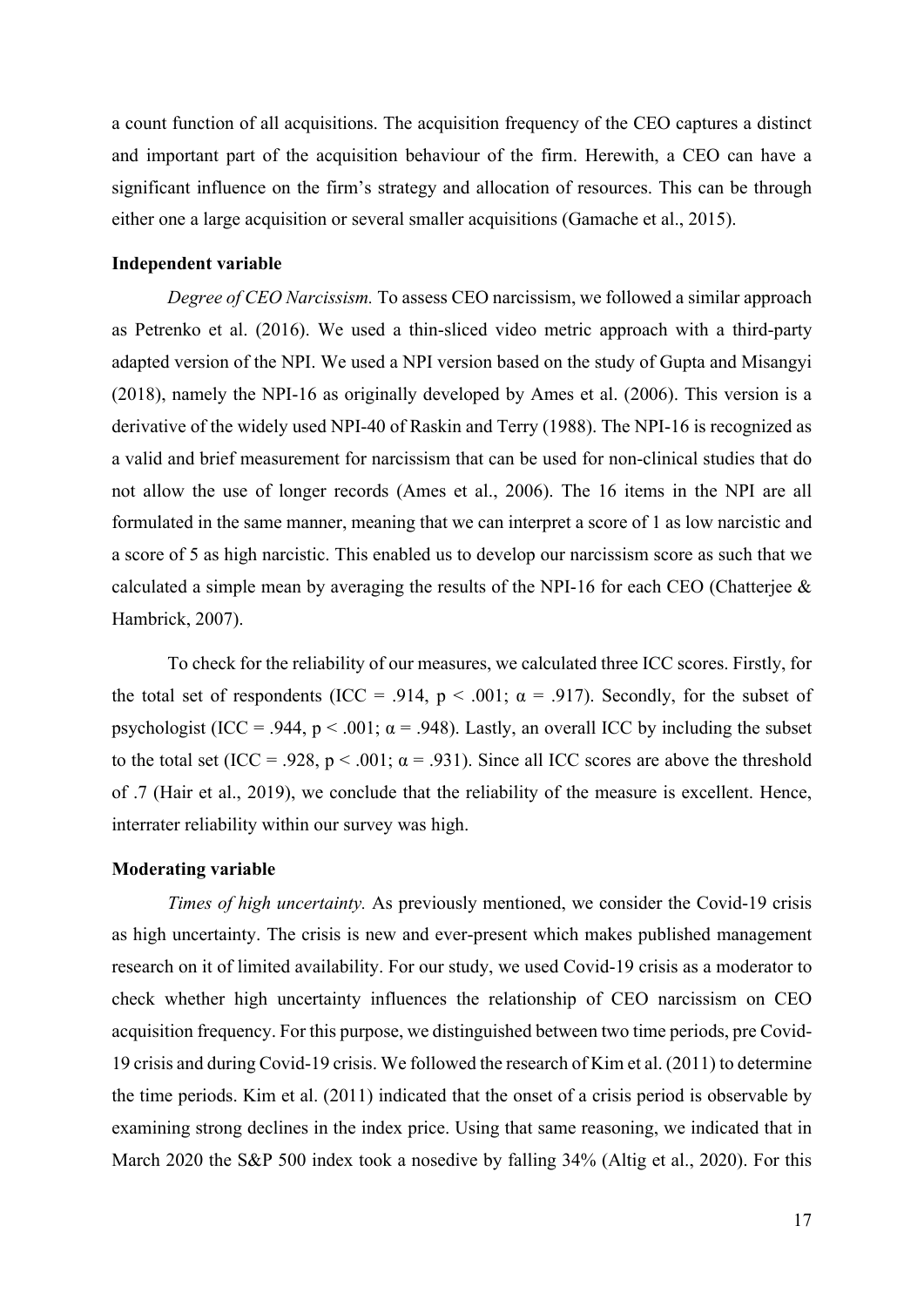reason, we set March 2020 as t0, the pre-Covid19 crisis is t-1 where we look back 1 year, and the crisis itself  $(t+1)$  is 1 year further until March 2021.

#### **Control variables**

We controlled for CEO- and firm-level potential confounding factors.

#### *CEO control variables*

Our CEO control variables are acquisition experience, age, tenure, role duality and network size.

More experience in conducting acquisitions is positively related to the probability of subsequent acquisitions (Devers et al., 2020; Haleblian et al., 2009; Schijven & Hitt, 2012). Therefore, we controlled for *CEO acquisition experience.* This variable is calculated as a count of all announced acquisitions in the career of the said CEO. The propensity to undertake risky strategies may decrease with age (Patel & Cooper, 2014; Petrenko et al., 2016; Yim, 2013), therefore we controlled for *CEO age* as measured in years. CEOs with shorter tenure would be more inclined to take risks than CEOs with long tenure (Patel & Cooper, 2014; Petrenko et al., 2016; Sanders, 2001), therefore we controlled for *CEO tenure* measured in years. Role duality causes an increase in CEO power which can lead to aggressive investments or self-serving strategic initiatives (Patel & Cooper, 2014; Zhu & Chen, 2015). We therefore controlled for *CEO role duality* set as a binary variable coded as 1 when the CEO has additional roles as Chairman or President and a 0 for solely the position of CEO (Petrenko et al., 2016). CEOs with greater involvement with third parties serves as a driver of acquisition behaviour (Haleblian et al., 2009; Malhotra et al., 2018). Therefore, we controlled for *network size* as the number of overlaps through employment, education, and other activities.

#### *Firm control variables*

Our firm control variables are type of industry, firm size, firm performance, and firm capital structure of the acquiring firm.

We accounted for the possibility that certain industries are influenced differently within our set timeframe (Petrenko et al., 2016). Therefore, we controlled for *type of industry* by including industry dummy variables in our model. Larger firms tend to have more financial resources (Kashmiri et al., 2017) and CEOs of larger firms are more likely to be seen as narcissistic (Zhang et al., 2017). We therefore controlled for *firm size* measured as the total number of employees as reported at t0 (Cragun, 2018; Zhu & Chen, 2015). Due to a high skewness of this variable, we computed a logarithm on the number of employees. The financial performance is a representation of the potential acquiring power of CEOs, as it requires resources to acquire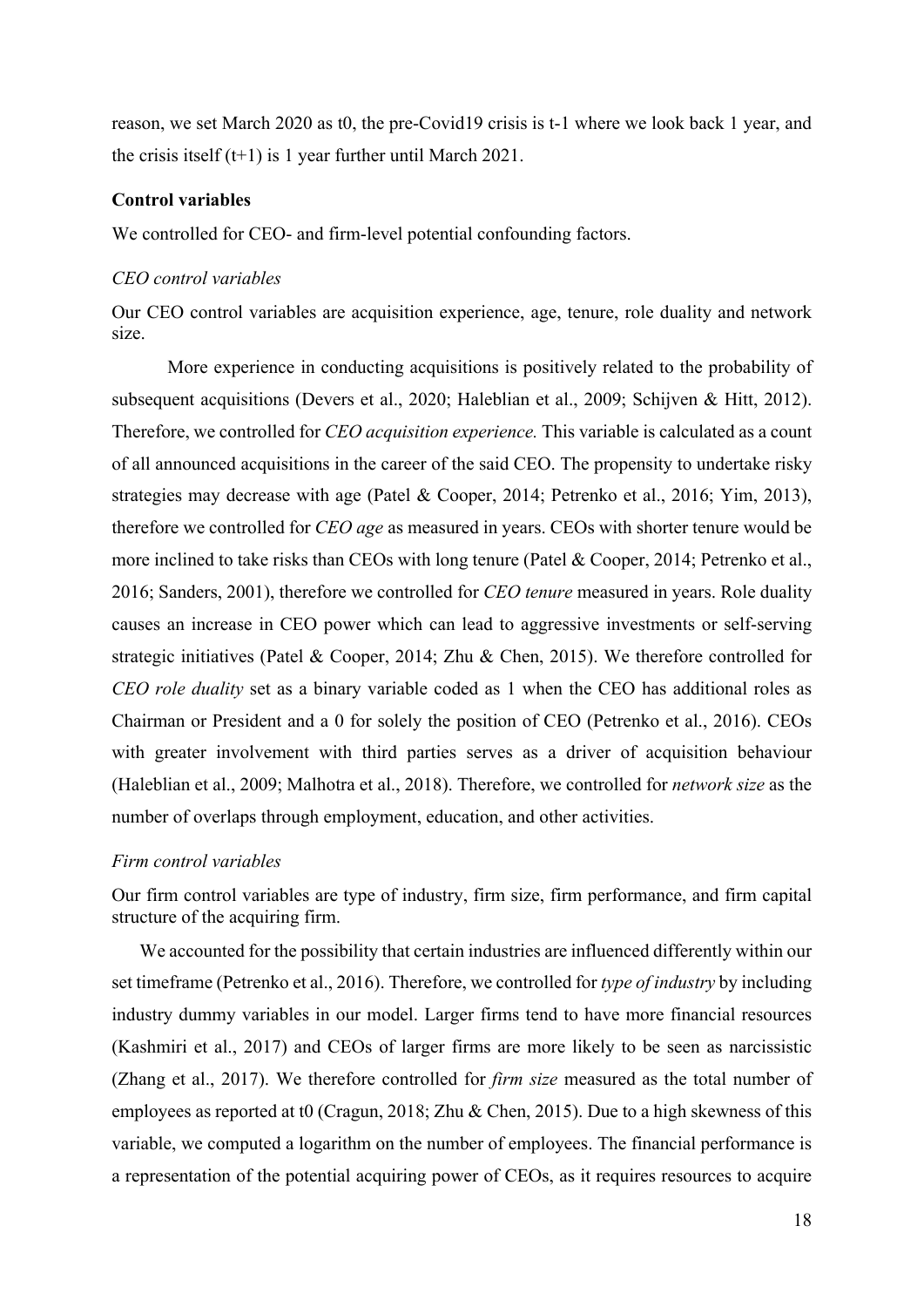other firms (Sanders, 2001). We therefore controlled for *firm performance* measured as the Return on Assets (ROA) and *capital structure* measured as the debt-to-equity ratio of the firm (Schijven & Hitt, 2012; Zhu & Chen, 2015).

#### 3.3Research ethics

Within our research, we hold a responsibility to conform with ethical codes and to maintain research integrity. This indicates that we perform our research with transparency, independence, responsibility, and honesty (VSNU, 2018). In conducting our research, we declare that we bear full responsibility and independence for the research and the results. We thereby comply to transparency by providing clarity in our methodology and results as such that third parties will be able to check for the reliability of our research. Furthermore, in terms of honesty, we will not manipulate or misrepresent our data results and use citations according to the  $6<sup>th</sup>$  edition of APA (American Psychological Association, 2019).

Concerning the respondents of the survey, we followed the guidelines of informed consent (D. Smith, 2003) and provided them with clear instructions (appendix B) upon entering in the survey. We, for example, mentioned that their participation was completely anonymous and voluntary and that their results will be treated with great confidentiality with the sole purpose for the use this research.

# 4. Data analysis and results

Descriptives of our data as well as bivariate Pearson correlations are provided in Table 1. To test our hypotheses, we performed ordinary least squares (OLS) regression analyses. Before we interpret our results, we assessed the variance inflation factor (VIF) to check for multicollinearity. The highest VIF value for a single variable in our regression models is 1.67. Since neither of the VIF values of all our variables are above the threshold of 10 (Hair et al., 2019), we conclude that multicollinearity is not of concern.

To test our first hypothesis, we used our complete dataset starting at 01-02-2019 up until 31-03-2021. In table 2, two linear regression models are presented. Model 1 represents the baseline model which only includes the control variables, while model 2 includes our explanatory variable (CEO narcissism; NPI). From model 2 we conclude that CEO narcissism poses no influence on acquisition frequency ( $β = -158$ ,  $p = 0.346$ ), hence there is no support for hypothesis 1. However, we find a significant positive effect of the control variables acquisition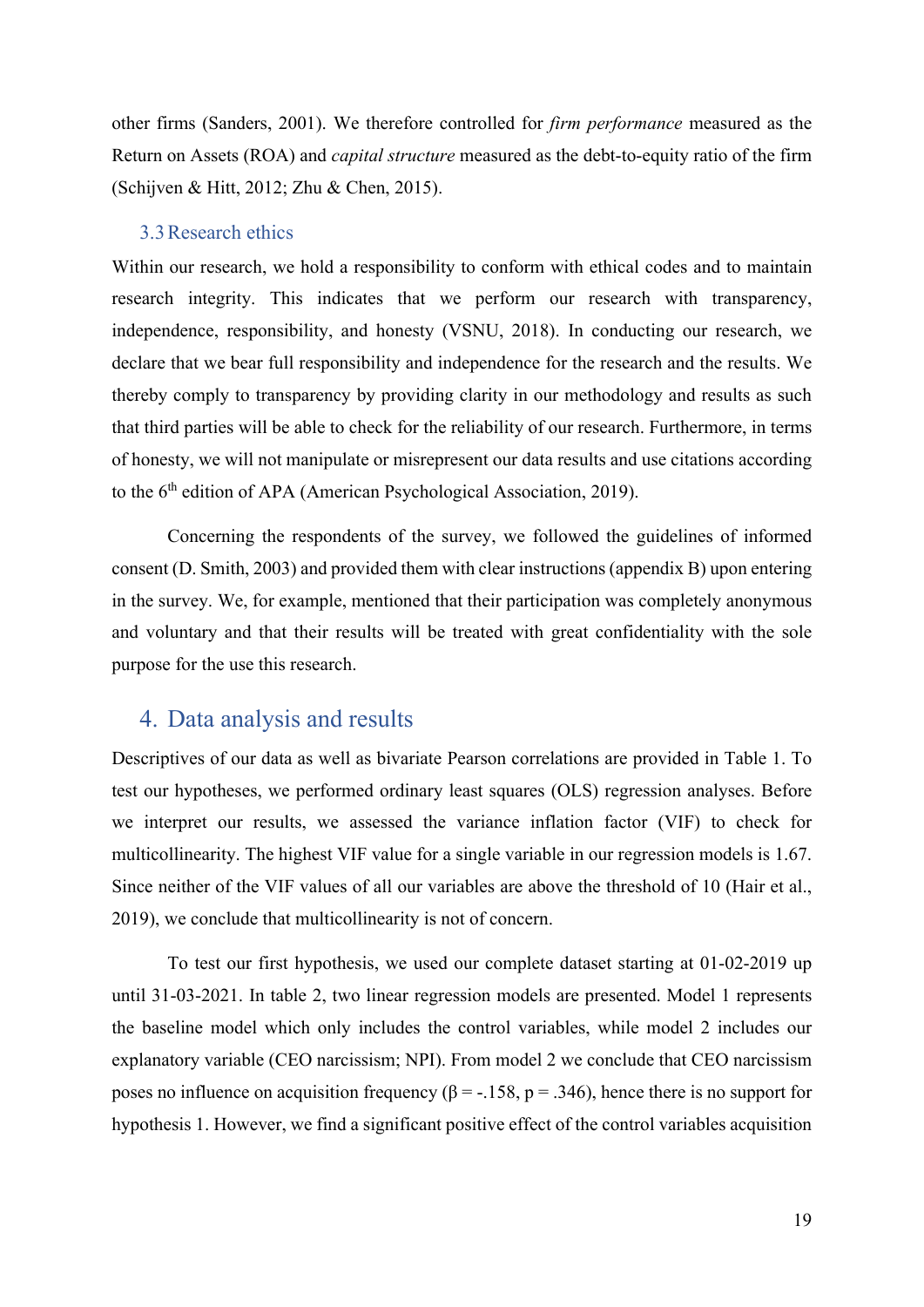experience and network size in both models, respectively: model 1 ( $\beta$  = 0.16, p < 0.01 and  $\beta$  = .000,  $p < 0.01$ ) and model 2 (β = 0.16,  $p < 0.01$  and β = .000,  $p < 0.05$ ).

For our second hypothesis, concerning the impact of high uncertainty as a moderator on our main effect, we split our dataset into two timeframes (t-1: pre-crisis, t+1: during crisis). Therefore, in order to test this hypothesis, we performed two OLS regression analyses on these split datasets. In table 3, the regression models of both timeframes are presented. Models 3 and 5 are the baseline models that only include the control variables for t-1 and t+1, while models 2 (t-1) and 4 (t+1) include our explanatory variable. We conclude that in the pre-crisis period (t-1), neither the control variables nor the explanatory variable of CEO narcissism (model 4,  $\beta$ )  $= .055$ ,  $p = .713$ ) are significant. Concerning the period during crisis, models 5 and 6, we conclude once more that CEO narcissism has no significant effect on acquisition frequency (model 6,  $\beta$  = -.229, p = .101). However, contrary to models 3 and 4 yet similar to models 1 and 2, acquisition experience and network size display a positive significant effect on acquisition frequency ( $\beta = 0.13$ ,  $p < 0.01$  and  $\beta = 8.507E-5$ ,  $p < 0.05$ ). Concluding, we found no support for hypothesis 2, for CEO narcissism poses no effect on acquisition frequency both pre- and during times of high uncertainty.

# 5. Conclusion and discussion

### 5.1Conclusion

As the Covid-19 crisis raises new concerns about how firms strategically navigate through high uncertain circumstances (Hitt, Arregle, et al., 2021), our research builds on Upper Echelons Theory and Trait Activation Theory and extends behavioural research on CEO narcissism by answering the question: *to what extent does CEO narcissism affect CEO acquisition frequency and how does high uncertainty impact this relationship?* Based on our results, we conclude that CEO narcissism does not affect CEO acquisition frequency and that the high uncertainty imposes no significant influence on this relationship. Since these results are contrary to existing research, we evaluate alternative explanations.

As we draw on our hypotheses, we expected that CEO narcissism positively influences CEO acquisition frequency and that times of high uncertainty enhances this behaviour. Prior research has identified that a high degree of CEO narcissism is a prelude for bold and daring decision making (Chatterjee & Hambrick, 2007; Zhu & Chen, 2015) and for frequent and exaggerated acquisitions (Aabo et al., 2020; Aktas et al., 2016). These results are supported by the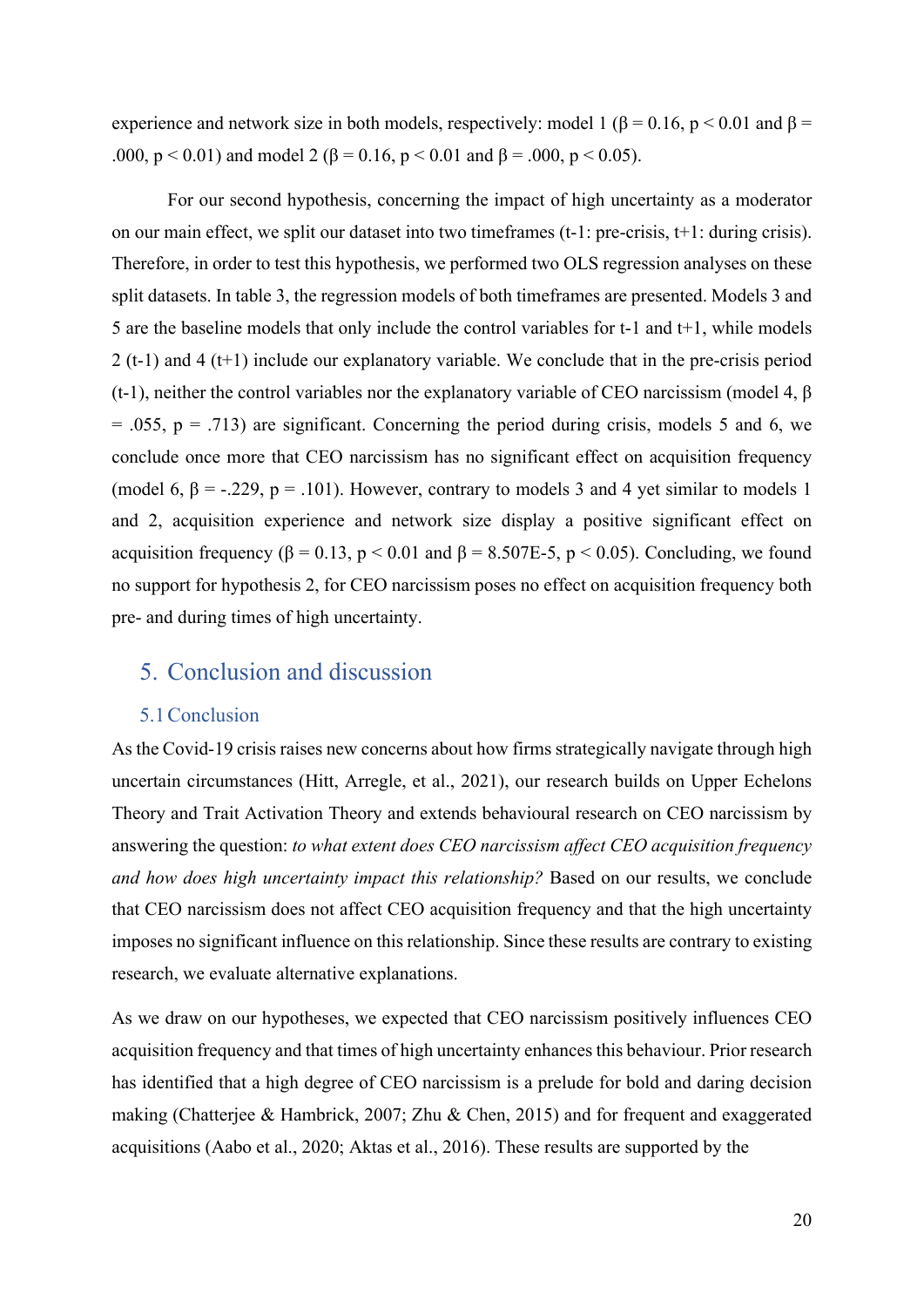| $\overline{P}$               | Mean                | SD.     |          | 2        | 3        | S       | S        | ی        | $\overline{ }$ | $\infty$ |
|------------------------------|---------------------|---------|----------|----------|----------|---------|----------|----------|----------------|----------|
|                              | 3.64                | 39      |          |          |          |         |          |          |                |          |
| Acquisition<br>frequency     | 11.55               | 15.03   | .074     |          |          |         |          |          |                |          |
| CEO age                      | 58.93               | 5.47    | $.206*$  | .060     |          |         |          |          |                |          |
| CEO tenure                   | 5.07                | 4.49    | .041     | $.384**$ | $.274**$ |         |          |          |                |          |
| network size<br>CEO          | 2569.25             | 1689.02 | $-119$   | $.238*$  | $-0.013$ | .085    |          |          |                |          |
| CEO role<br>duality          | .80                 | .399    | .160     | 015      | $.214*$  | $-315$  | $-135$   |          |                |          |
| Firm size                    | 4.42                | 63      | .188     | $.274**$ | $-.034$  | $-0.04$ | 620.     | $-0.023$ |                |          |
| Performanc<br>e(ROA)<br>Firm | 9.18                | 10.54   | $8L0 -$  | .095     | $-042$   | .091    | .061     | 008      | $-.022$        |          |
| structure                    | Firm capital 610.57 | 4105.87 | $-0.076$ | $-0.029$ | $-0.056$ | $+0.04$ | $-0.009$ | 018      | $-0.019$       | $.253**$ |

Table 1. Descriptive statistics and correlations **Table 1. Descriptive statistics and correlations**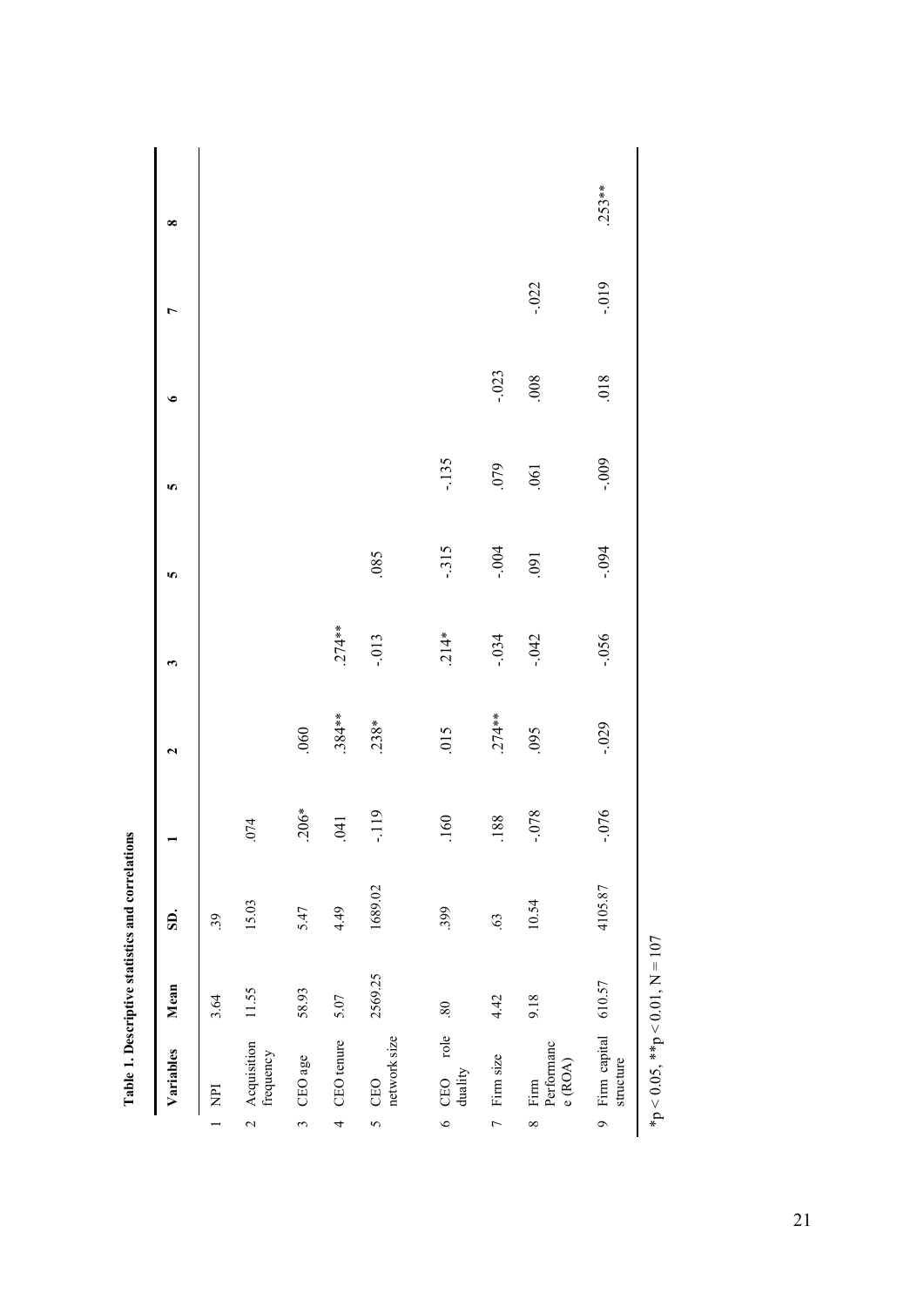|                   |             |         | <b>Hypothesis 1</b> |        |
|-------------------|-------------|---------|---------------------|--------|
| Variables         |             | Model 1 | Model 2             |        |
| Constant          | $-.813$     | (.338)  | 1.178               | (.207) |
| Acquisition       | $.016**$    | (.002)  | $.016**$            | (.001) |
| experience        |             |         |                     |        |
| Age               | $-0.019$    | (.124)  | $-0.016$            | (.197) |
| Tenure            | .022        | (.149)  | 0.22                | (.161) |
| Network size      | $.000**$    | (.009)  | $.000*$             | (.011) |
| Role duality      | .152        | (.348)  | .169                | (.301) |
| Firm size (log of | .083        | (.501)  | .096                | (.441) |
| employees)        |             |         |                     |        |
| Firm performance  | $-.005$     | (.441)  | $-.006$             | (.403) |
| (ROA)             |             |         |                     |        |
| Firm capital      | $-3.389E-7$ | (.983)  | $-6.462E-7$         | (.968) |
| structure         |             |         |                     |        |
| Industries:       |             |         |                     |        |
| Wholesale         | $-.305$     | (.300)  | $-.284$             | (.335) |
| Services          | .240        | (.277)  | .221                | (.318) |
| Mining            | $-.399$     | (.336)  | $-.425$             | (.307) |
| Retail            | $-.453$     | (.058)  | $-.464$             | (.053) |
| Finance           | $-719$      | (.056)  | $-.777$             | (.042) |
| Transportation    | .085        | (.799)  | .084                | (.800) |
| <b>NPI</b>        |             |         | $-.158$             | (.346) |
| Observations      |             | 107     | 107                 |        |

Table 2. Effects of CEO narcissism on acquisition frequency (H1)

 $*_{p < 0.05, *p < 0.01}$ 

|  |  |  |  |  | Table 3. Effect of CEO narcissism on acquisition frequency in times of high uncertainty (H2) |  |
|--|--|--|--|--|----------------------------------------------------------------------------------------------|--|
|  |  |  |  |  |                                                                                              |  |

|                   |          |        | Pre-crisis (T-1) |        | During crisis $(T+1)$ |        |             |        |
|-------------------|----------|--------|------------------|--------|-----------------------|--------|-------------|--------|
| Variable          | Model 3  |        | Model 4          |        | Model 5               |        | Model 6     |        |
| Constant          | .556     | (.450) | .431             | (.596) | .821                  | (251)  | 1.352       | (.084) |
| Acquisition       | .008     | (.058) | .008             | (.062) | $.013*$               | (.002) | $.013**$    | (.001) |
| experience        |          |        |                  |        |                       |        |             |        |
| Age               | $-.015$  | (.175) | $-.016$          | (.162) | $-.008$               | (.455) | $-.004$     | (.716) |
| Tenure            | .020     | (.152) | .020             | (.150) | $-.007$               | (.606) | $-.008$     | (.554) |
| Network size      | 2.594E-5 | (.444) | 2.693E-5         | (.430) | 8.887E-5**            | (.008) | 8.507E-5*   | (.010) |
| Role duality      | .006     | (.965) | .002             | (.989) | .035                  | (.796) | .060        | (.660) |
| Firm size (log of | .180     | (.093) | .175             | (.105) | $-.035$               | (.733) | $-.017$     | (.868) |
| employees)        |          |        |                  |        |                       |        |             |        |
| Firm              | .001     | (.882) | .002             | (.837) | .001                  | (.833) | .001        | (.926) |
| performance       |          |        |                  |        |                       |        |             |        |
| (ROA)             |          |        |                  |        |                       |        |             |        |
| Firm capital      | 2.852E-5 | (.225) | 2.882E-5         | (.234) | $-6.670E - 7$         | (.960) | $-1.120E-6$ | (.933) |
| structure         |          |        |                  |        |                       |        |             |        |
| Industries:       |          |        |                  |        |                       |        |             |        |
| Wholesale         | $-.319$  | (.214) | $-.326$          | (.208) | $-.150$               | (.545) | $-119$      | (.627) |
| Services          | .169     | (.355) | .176             | (.340) | $-.022$               | (.904) | $-.049$     | (.789) |
| Mining            | $-314$   | (.351) | $-.306$          | (.368) | .088                  | (.801) | .051        | (.883) |
| Retail            | $-.337$  | (.107) | $-.333$          | (.114) | $-.063$               | (.751) | $-.079$     | (.688) |
| Finance           | $-.004$  | (.989) | .018             | (.957) | $-.518$               | (.101) | $-.603$     | (.058) |
| Transportation    | .024     | (.935) | .027             | (.927) | .112                  | (.689) | .111        | (.688) |
| NPI               |          |        | .055             | (.713) |                       |        | $-.229$     | (.101) |
| Observations      | 107      |        | 107              |        | 107                   |        | 107         |        |

 $\frac{\text{Ooservations}}{\text{*p} < 0.05, \text{**p} < 0.01}$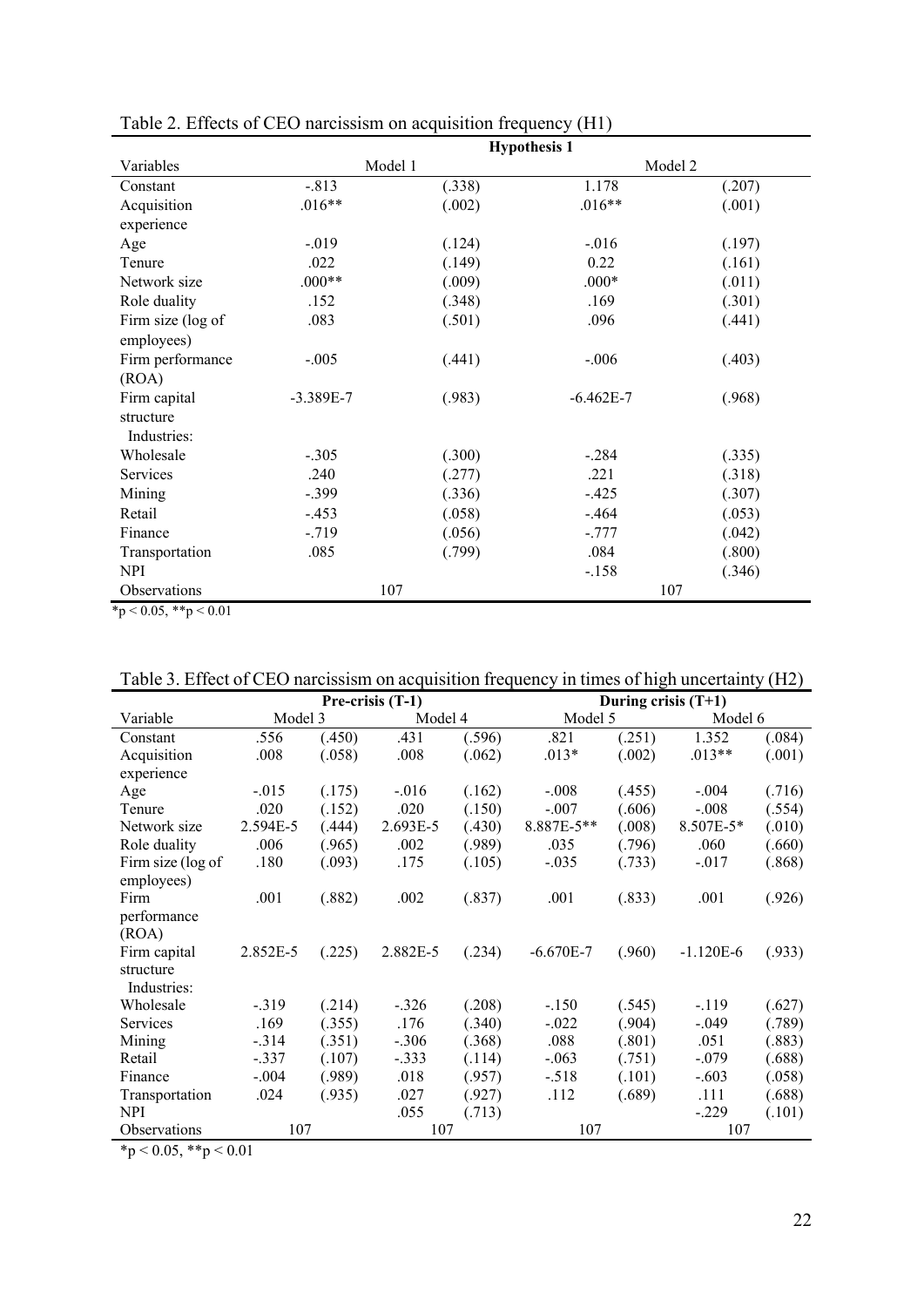assumption that a narcissist is continuously seeking to satisfy his narcissistic supply (Campbell & Foster, 2007). As a result, a narcissist is prone to show risky behaviour that receives attention. Thereby, a narcissist is also a soloist; all initiatives taken are for the cause of personal gain. Due to severe forms of self-glorification, a narcissist is convinced that he achieves better results than others (Chatterjee & Hambrick, 2011). Furthermore, a narcissist estimates his chances of winning higher than his chances of failing (Sanders & Hambrick, 2007). In the event of failure, a narcissist will blame this on exogenous factors instead of reflecting on his own actions (Riar et al., 2021). Based on this reasoning, we expected that narcissistic behaviour is not mitigated by economic uncertainty but enhanced by such circumstances. However, as it turns out, our research reveals that this is not the case.

 We critically review our research design and compare it to similar studies on which we based our expectations. Our first hypothesis predicted that CEO narcissism positively affects CEO acquisition frequency, which was not supported by our data. We propose several reasons for the absence of this effect. Firstly, our timeframe (2019 - 2021) is restricted by the Covid-19 crisis. This makes our timeframe considerably smaller than e.g., Aabo et al. (2020); 2007 – 2016, Zhu and Chen (2015); 1998 – 2006, or Gupta and Misangyi (2018); 2001 – 2008. As a result, there are only relatively small deviations between the CEO's acquisition frequencies, hence it becomes increasingly difficult to find significant differences. Secondly, we consider our measurement method. We used a third-party adapted version of the NPI-16 (Gupta & Misangyi, 2018). The original NPI-16 is a forced two-choice option between a narcissistic and non-narcissistic response, for example: *"I know that I am good because everybody keeps telling me so"* versus *"When people compliment me, I sometimes get embarrassed"*. This measure is approved and showed great internal and discriminant validity (Ames et al., 2006). However, in our third-party adapted measurement, we used 5 points Likert-scale items instead of the binary items. Although it is argued that the NPI as rating items provide better results than the binary NPI (Boldero et al., 2015), we may be cautious to the internal and discriminant validity of our measure, for this has not been validated for the NPI-16 in prior research. Thirdly, our sample was gathered via Amazon Mechanical Turk, which is a form of convenience sampling. This sampling method has the benefit of quickly achieving results for large volume samples. The downside, however, is that quantity does not necessarily guarantees quality. We pre-selected respondents based on one criterium (US Bachelor graduates), which does not ensure that the respondents are able to correctly interpret the psychological constructs of our survey, let alone carry a collective understanding. In contrast, in the research of Petrenko et al. (2016) and Gupta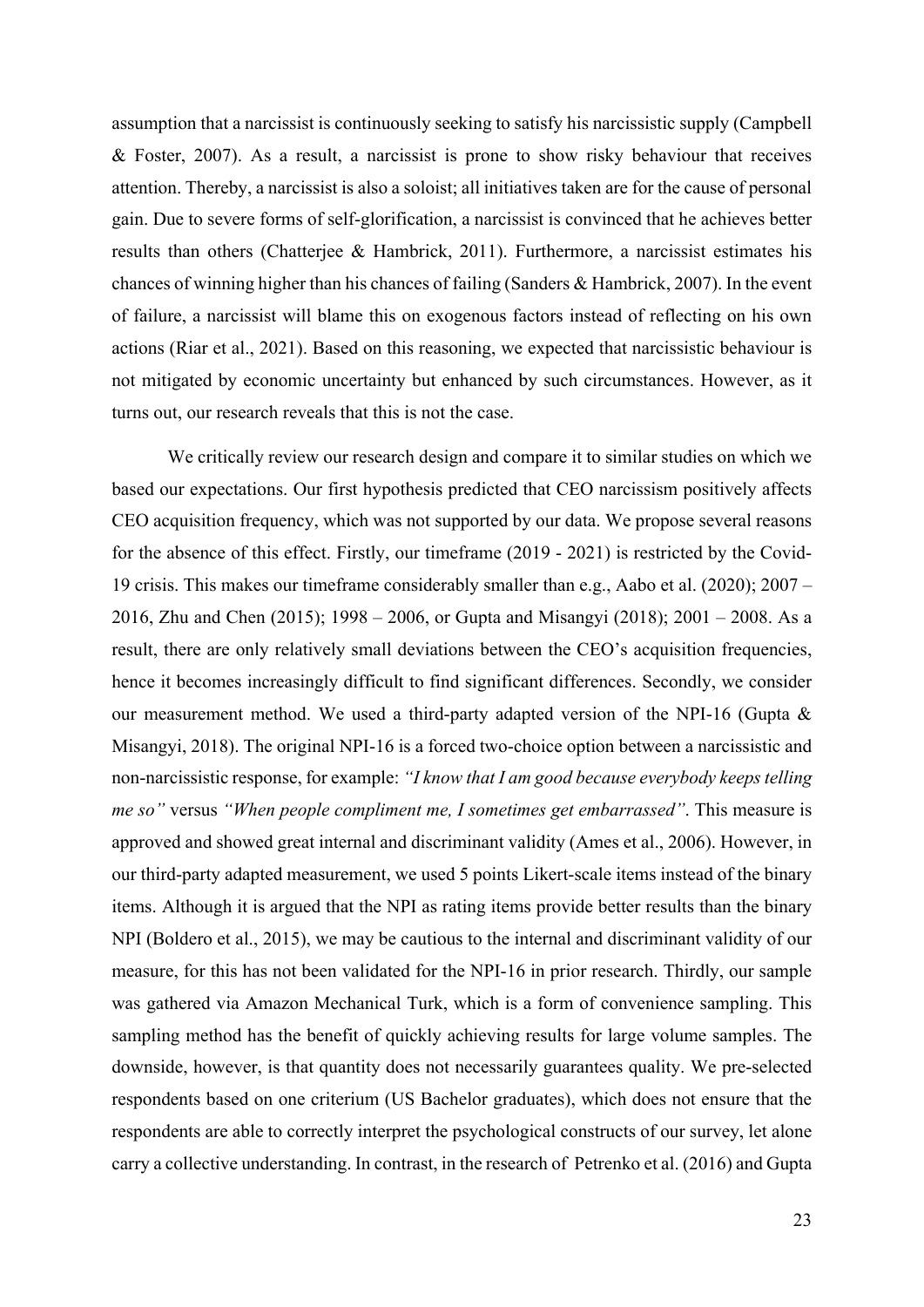and Misangyi (2018), all observers were trained over several sessions to reach common understanding on the NPI constructs prior to participating in the survey. The possibility of misconceptions regarding the interpretation of the NPI constructs in our research may have affected the validity of our measurement. This in turn provides a plausible explanation for the absence of our main effect of CEO narcissism on CEO acquisition frequency. Besides, this absence is in line with the recent meta-analysis of Cragun et al. (2020). They argue that there is a lack of statistical significance for the relationship between CEO narcissism on acquisitions. Conversely, there is abundant research that do claim there is such an effect. This contradiction reopens the discussion whether, and more importantly under which conditions, CEO narcissism does have a significant influence on acquisitions.

Our second hypothesis, grounded in prior research (Foster et al., 2011; Patel & Cooper, 2014), Prospect Theory and Attribution Theory, prescribed the expected positive influence of high uncertainty on the relationship of CEO narcissism on CEO acquisition frequency. Once more, our data did not find any support for this hypothesis. Explanations for this are rather similar to the previously stated explanations for the absence of support for hypothesis one, as the timeframe, measurement method and sampling strategy also apply here. Furthermore, another explanation can be found in the nature of the crisis subject to our study. We expected that narcissistic CEOs should be encouraged into more risky decision making during times of high uncertainty. However, despite us recognizing the high uncertainty as caused by the Covid-19 crisis, its severity may have been higher than we anticipated. The disruption caused by this ongoing pandemic forced firms to rethink their strategies and made survival their number one priority. As a consequence, financial resources are used for short-term firm survival and longrange planning is pushed to the background (Hitt, Arregle, et al., 2021). This priority shift is explained by the threat rigidity hypothesis (Staw, Sandelands, & Dutton, 1981). According to this hypothesis, firms respond to external uncertainty (like the Covid-19 crisis) with actions that reflect rigidity which puts a greater emphasize on internal efficiency (Stoker et al., 2019). As a result, the firm's management is facing inwards and reconsidering current policies and procedures (Hitt, Arregle, et al., 2021). Consequently, firms are more likely to constrict control which translates into collective decision making at the top of the organisation (Staw et al., 1981). One could therefore argue that this leads to a restriction on the excessive initiatives and daring behaviour of the narcissistic CEO. Concluding, the extreme high uncertainty relating to the Covid-19 crisis provides an alternative explanation for the absence of support on our second hypothesis. As such, we even argue that due to this rigid response of the firms, times of extreme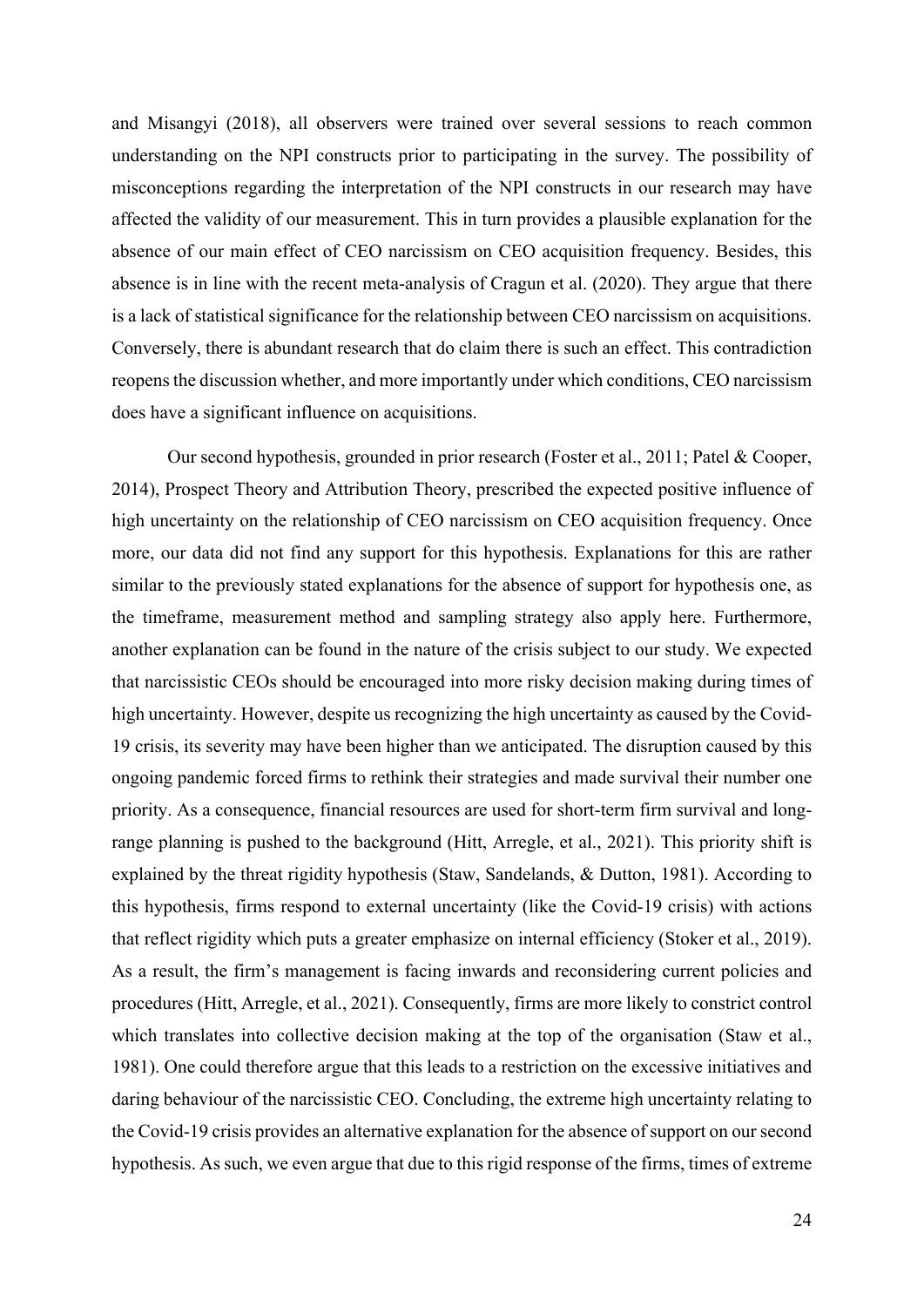high uncertainty, such as the Covid-19 crisis, mitigate instead of enhancing narcissistic behaviour.

# 5.2Theoretical implications

Within this research, we built on Upper Echelons Theory and addressed CEO narcissism from a behavioural perspective. In doing so, we accessed Trait Activation Theory in order to capture the effect of high uncertainty on CEO narcissism. Our findings are consistent with the statement of Cragun et al. (2020) in which we answered their call by examining a circumstance that may or may not manifest narcissistic CEO behaviour.

Whilst prior research poses that a narcissist is maladaptive in their behaviour during a crisis (Foster et al., 2011; Patel & Cooper, 2014) our research suggests otherwise. The Covid-19 crisis hits firms and societies at a fragile moment in which economic and political conditions are particularly unstable (Wenzel et al., 2020). We find that the global policies of mandatory lockdowns led firms to react rigidly and thereby limiting the scope for narcissistic behaviour of their CEOs. Hence, we provide evidence that times of high uncertainty, of which the Covid-19 crisis is an example, mitigates narcissistic behaviour.

Moreover, we extended the framework of threat-rigidity literature (Staw et al., 1981) by showing how large a threat highly uncertain circumstances impose on managerial behaviour of firms. Concluding, despite the expectation that CEO narcissism was stimulated by highly uncertain circumstances, the magnitude of this type of uncertainty has such an impact that it transcends the individual level and triggers an organisational response to prevail. We hereby contribute to behavioural research into CEO narcissism by introducing the Covid-19 crisis and its ancillaries as a contextual factor. Furthermore, we enrich acquisition literature by adding a mitigating effect of the high uncertainty on the relationship of CEO narcissism on acquisition frequency.

#### 5.3Managerial implications

Our research reveals that, in both the general observation and the observation during times of high uncertainty, the acquisition frequency of CEOs is not influenced by their narcissistic traits, but by the CEO's acquisition experience and size of the CEO's network. With this finding, we join Aabo et al. (2020) in arguing that narcissistic CEOs are not necessarily interested in acquisition quantity in order to fulfil their narcissistic supply. Our results find support in the threat-rigidity hypothesis, for this hypothesis proposes that decision makers rely on practices they are familiar with when they are faced with high threat circumstance (Stoker et al., 2019).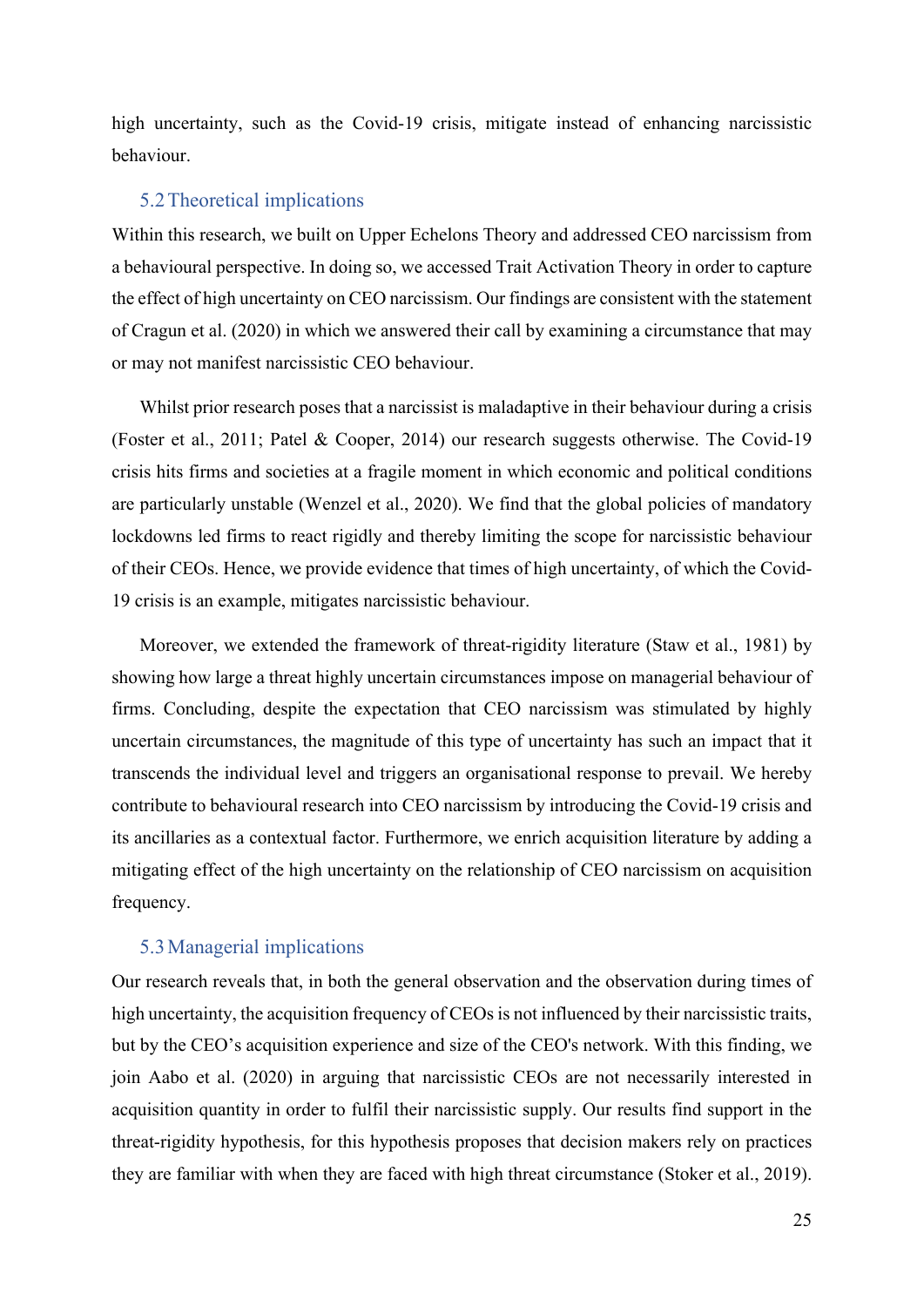Hence, a CEO that has more experience in acquisitions is more likely to initiate acquisitions in highly uncertain times. This implies that in times of crisis, when threat is high, the CEO's acquisition experience dominates over his personality traits. We therefore argue that high uncertainty as a contextual factor has a mitigating effect on narcissistic traits.

Moreover, as our results reveal, the greater the size of the CEO's network the more likely the CEO will initiate acquisitions. The CEO's network provides rich information about market conditions, industry trends, business practices and private insights into other firms (Malhotra et al., 2018). Thus, we conclude that the size of a CEO's network leads to insights that stimulates the CEO to engage in acquisitions.

Since there is the assumption that acquisitions tend to be value-destroying rather than value generating (Haleblian et al., 2009) and that CEO narcissism is related to the frequency of acquisitions undertaken, one could expect that CEO narcissism is a prelude for valuedestroying acquisitions. However, we reveal that the degree of CEO narcissism does not affect acquisition frequency nor in times of high as in low uncertainty. Hence, we argue that when aiming for firm survival in times of high uncertainty, CEO narcissism does not necessarily have to be avoided by the stakeholders.

## 5.4Limitations and future research

Our research is not without its limitations. First, our hypotheses are not supported. Therefore, we had to find alternative explanations elsewhere in literature which forced us to go beyond our established scope and review other theories. Consequently, we could only make sense of our research results by means of backward deduction. To prove these alternative explanations, we recommend replicating our research with a different research design using, for example, firm rigidity as a moderating variable, for more rigidity within firms should temper narcissistic behaviour.

Second, we focused on acquisition frequency to express a facet of CEO acquisition behaviour. Acquisition frequency is considered to be an indicator of CEO narcissism (Gamache et al., 2015), but it is not comprehensive. Preceding research often examined acquisition size and performance to capture CEO narcissism more thoroughly (Aabo et al., 2020; Chatterjee & Hambrick, 2007; Malhotra et al., 2018). However, as we are bound to the Covid-19 crisis, we were limited in the availability of data. For the Covid-19 crisis is still effective today, not all data is yet accessible, nor observable. As a result, we were not able to measure acquisition size and acquisition performance in our research. We therefore suggest reproducing our research at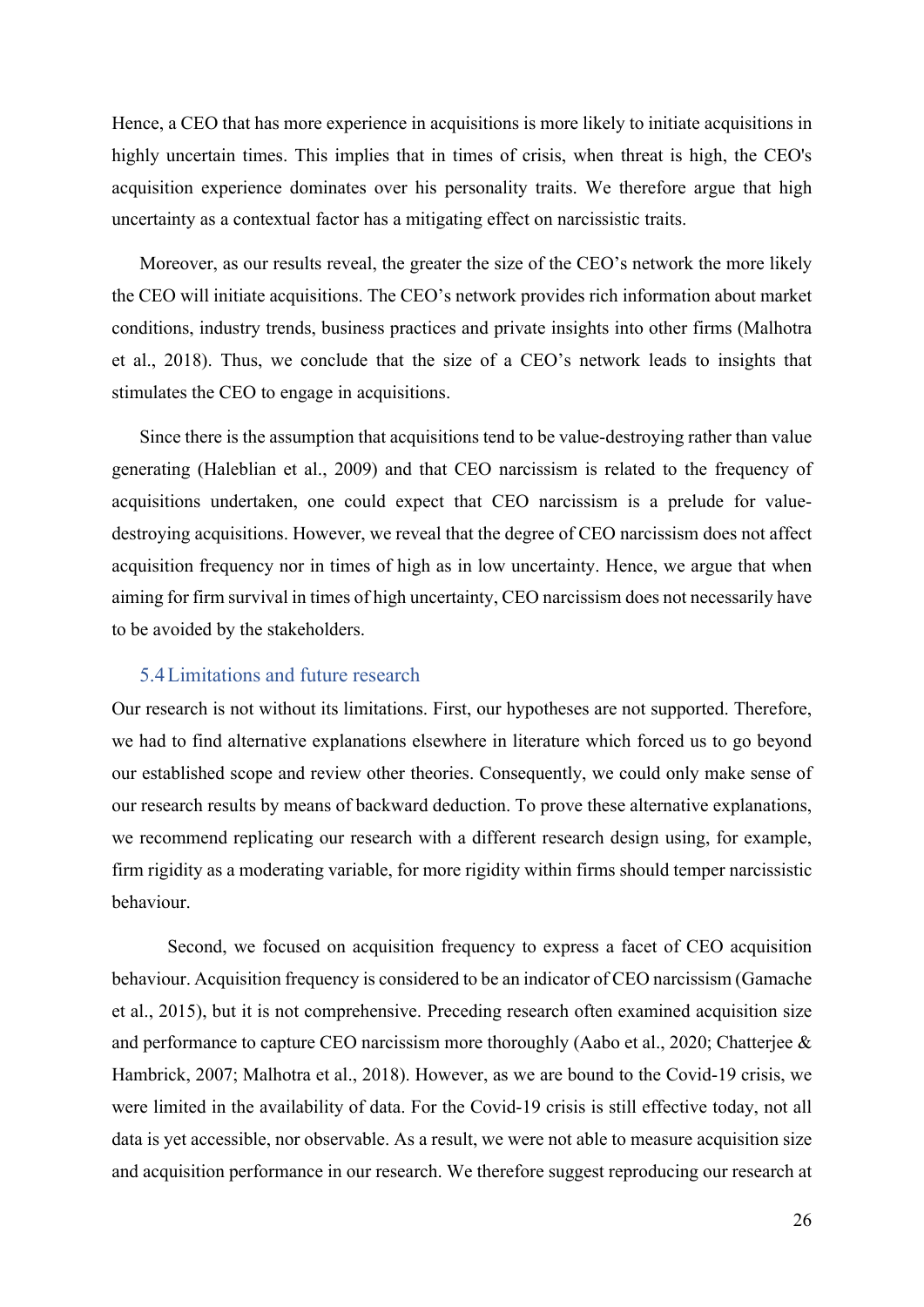a later stage in order to capture the effect of such specific highly uncertain circumstances on other aspects of CEO acquisition behaviour.

In addition to the previous limitation, the timespan of the Covid-19 crisis also holds implications with regard to the size of our research. To maintain two equal time periods for comparison (no Covid-19 crisis vs. Covid-19 crisis) a timeframe of two years is, as of today, the maximum possible length. As a consequence, the deviations between the CEO's acquisition frequencies are relatively small, which makes it increasingly challenging to find significant discrepancies. Thus, future research could replicate our research with an extended timeframe to achieve greater statistical coverage.

Third, with regard to our method, we used AMT as our primary sampling strategy. This form of convenience sampling does not guarantee competent respondents. Although we took several precautions to safeguard invalid survey respondents, we were unable to control for a universal understanding of the constructs as the respondents were not previously trained. Hence, our research could be replicated using trained respondents to confirm our results.

Fourth, against all our expectations, our results show that narcissists are tempered during times of high uncertainty. This implies that times of threat and high uncertainty mitigate rather than reinforce narcissistic behaviour. Our research thus adds to the body of knowledge on narcissistic behaviour in that we have found a circumstance that mitigates this behaviour. However, what remains to be examined are the factors or circumstances that do stimulate narcissistic behaviour. We therefore advocate future research to examine the impact of several other factors or circumstances (e.g., contextual factors, board compositions, governance structures) on narcissistic CEO behaviour to find out which factors or circumstances serve as stimulators for his behaviour.

Fifth, we previously stated that the CEO is the most influential executive within a firm (Hambrick, 2007). Therefore, although we found that CEO narcissism poses no effect on a firms' acquisition frequency, the narcissistic personality of the CEO may well influence other aspects within a firm. For example, Zhang et al. (2017) previously found CEO narcissism to cause more innovations, yet we are unsure whether this also holds during times of high uncertainty. Hence, we call for further research into the effects of CEO narcissism on internal firm practices in times of high uncertainty.

Finally, within our research we focussed on the narcissistic personality traits of the CEO and found that this does not impact acquisition frequency. However, for acquisitions remain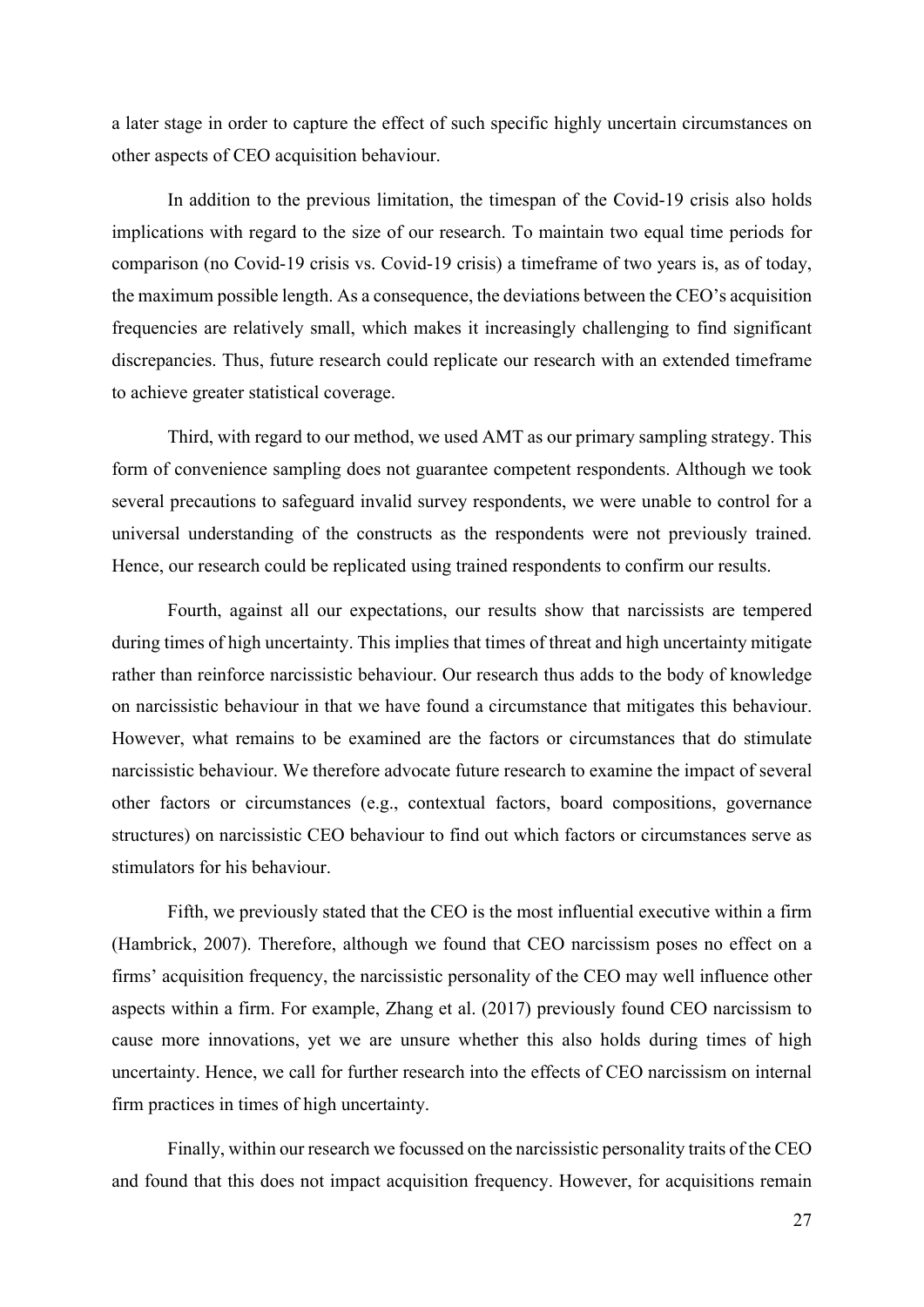high risk initiatives - especially during a crisis - (Haleblian et al., 2009), firms would benefit from research into which type of CEO personality trait does in fact impact acquisition frequency. Hence, we suggest future research to examine the relationship between other CEO personality traits and acquisition frequency, both during a crisis as well as without crisis. Insights herein would allow us to make more comprehensive recommendations to firms about which type of CEO personality trait may benefit or harm their firm - during a crisis -.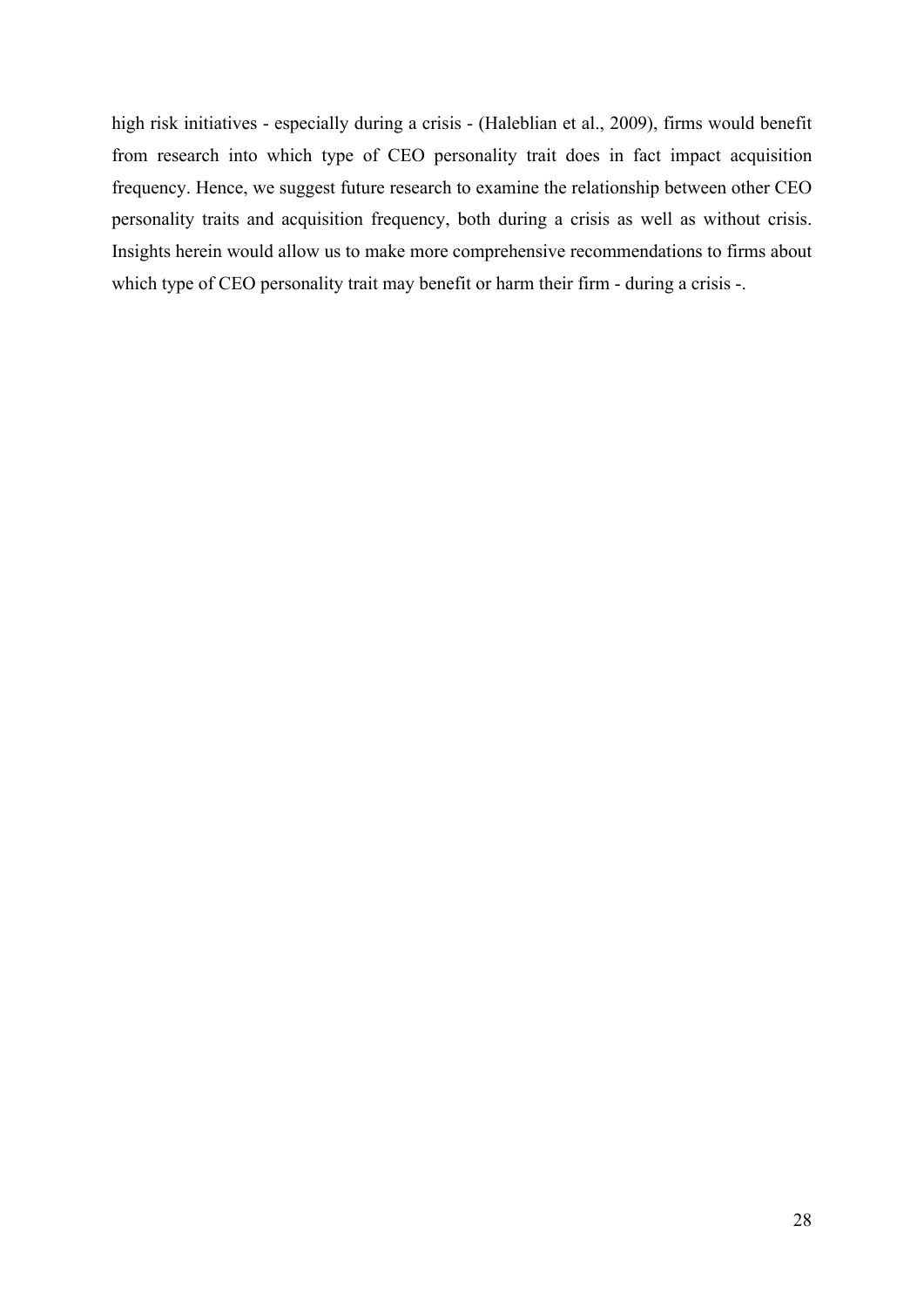# Appendix

|          |                                                                          |          | 3                                                                                 | 4     |                |  |  |  |
|----------|--------------------------------------------------------------------------|----------|-----------------------------------------------------------------------------------|-------|----------------|--|--|--|
| Strongly |                                                                          | Disagree | Neither agree                                                                     | Agree | Strongly agree |  |  |  |
| disagree |                                                                          |          | nor disagree                                                                      |       |                |  |  |  |
|          |                                                                          |          |                                                                                   |       |                |  |  |  |
|          |                                                                          |          | This person likes people telling her/him that (s) he is good                      |       |                |  |  |  |
| 2        |                                                                          |          | This person likes to be the center of attention                                   |       |                |  |  |  |
| 3        |                                                                          |          | This person thinks that (s) he is a special person                                |       |                |  |  |  |
| 4        |                                                                          |          | This person likes having authority over people                                    |       |                |  |  |  |
| 5        |                                                                          |          | This person tries to manipulate people                                            |       |                |  |  |  |
| 6        |                                                                          |          | This person insists upon getting the respect that (s) he thinks is due to her/him |       |                |  |  |  |
| 7        |                                                                          |          | This person is apt to show off if (s) he gets the chance                          |       |                |  |  |  |
| 8        |                                                                          |          | This person thinks (s) he knows what (s) he is doing                              |       |                |  |  |  |
| 9        |                                                                          |          | This person thinks everybody likes to hear her/his stories                        |       |                |  |  |  |
| 10       |                                                                          |          | This person expects a great deal from other people                                |       |                |  |  |  |
| 11       |                                                                          |          | This person really likes to be the center of attention                            |       |                |  |  |  |
| 12       |                                                                          |          | This person wants people to recognize her/his authority                           |       |                |  |  |  |
| 13       |                                                                          |          | This person thinks (s) he is going to be a great person                           |       |                |  |  |  |
| 14       | This person thinks (s) he can make anybody believe anything (s) he wants |          |                                                                                   |       |                |  |  |  |
|          | them to                                                                  |          |                                                                                   |       |                |  |  |  |
| 15       |                                                                          |          | This person believes (s) he is more capable than other people                     |       |                |  |  |  |
| 16       |                                                                          |          | This person believes (s) he is an extraordinary person                            |       |                |  |  |  |
|          |                                                                          |          |                                                                                   |       |                |  |  |  |

# Appendix A. Adapted NPI-16 measure

(Gupta & Misangyi, 2018; Raskin & Terry, 1988)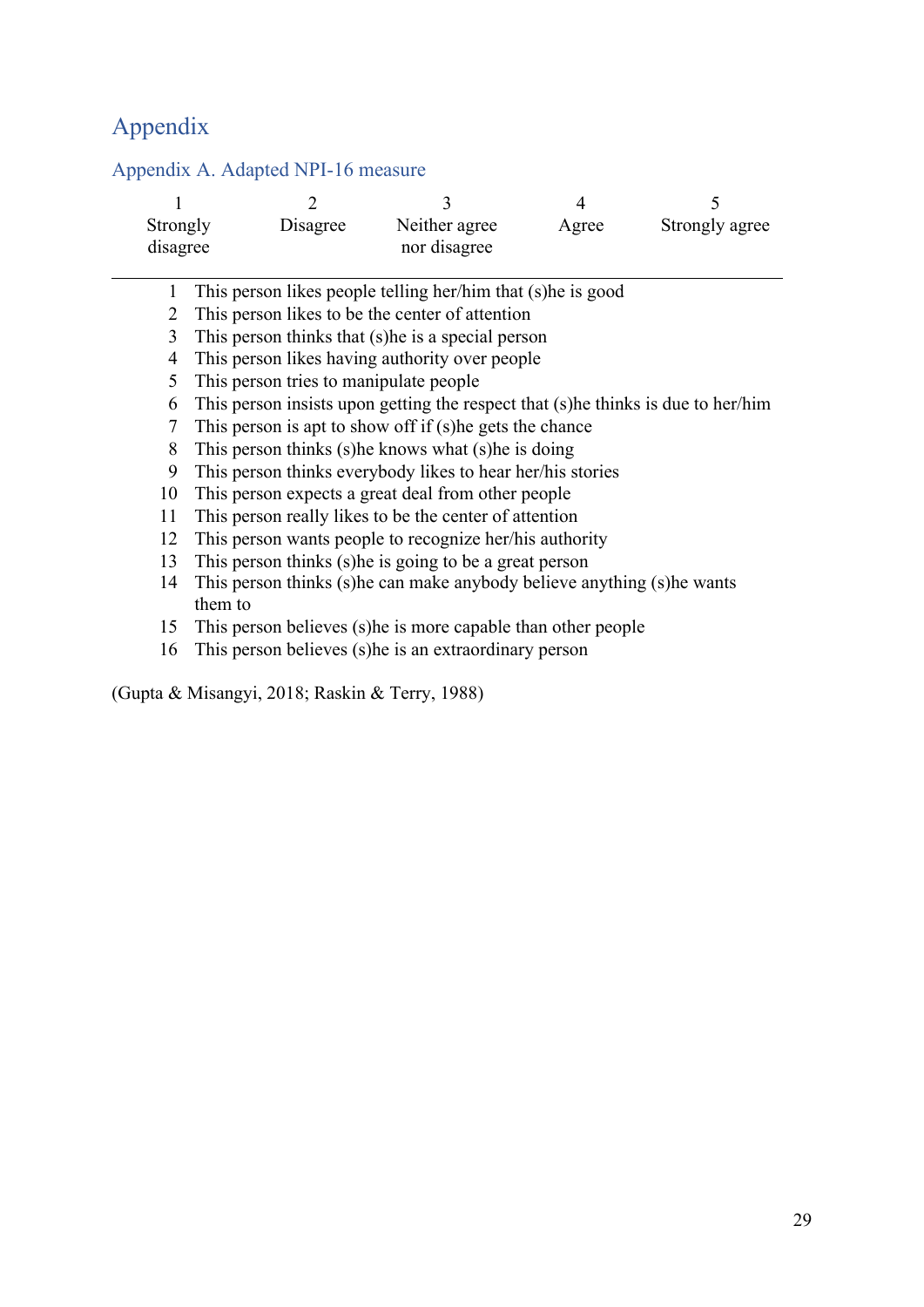## Appendix B. Survey instructions

Dear respondent,

First of all, I would like to thank you for participating in this survey. My name is Max Veenendaal, Master student Business Administration at the Radboud University. For my thesis, I investigate to what extend the personality of executives influences firm behaviour. To do this, I designed this survey by making use of a video-metric approach.

For this purpose, the survey consists of different interview videos and statements to be rated. You will be asked to rate a total of 5 videos in order to complete the survey. The videos vary in length from 1 minute to 2.5 minutes. Please watch the video carefully and in its entirety before rating the statements. After you have watched the video, a button will appear at the bottom of the page which will let you proceed. There is one statement stencil for each video. The statement stencil always applies to your last viewed video.

There is no time limit for completing this survey.

Participation in this survey is entirely voluntary and you may withdraw at any time. The focus of this study is to get your perceptions regarding the individuals in the videos. Participation is completely anonymous, there is no alternative interest in your responses, and these will not be evaluated in any way. The answers will only be used for this study and their safety will be ensured with great care.

By entering the survey, you agree to the use of your anonymous answers for this research.

I wish you good luck in completing the survey and thank you again for your participation. It is greatly appreciated!

Contact info:

Max.veenendaal@student.ru.nl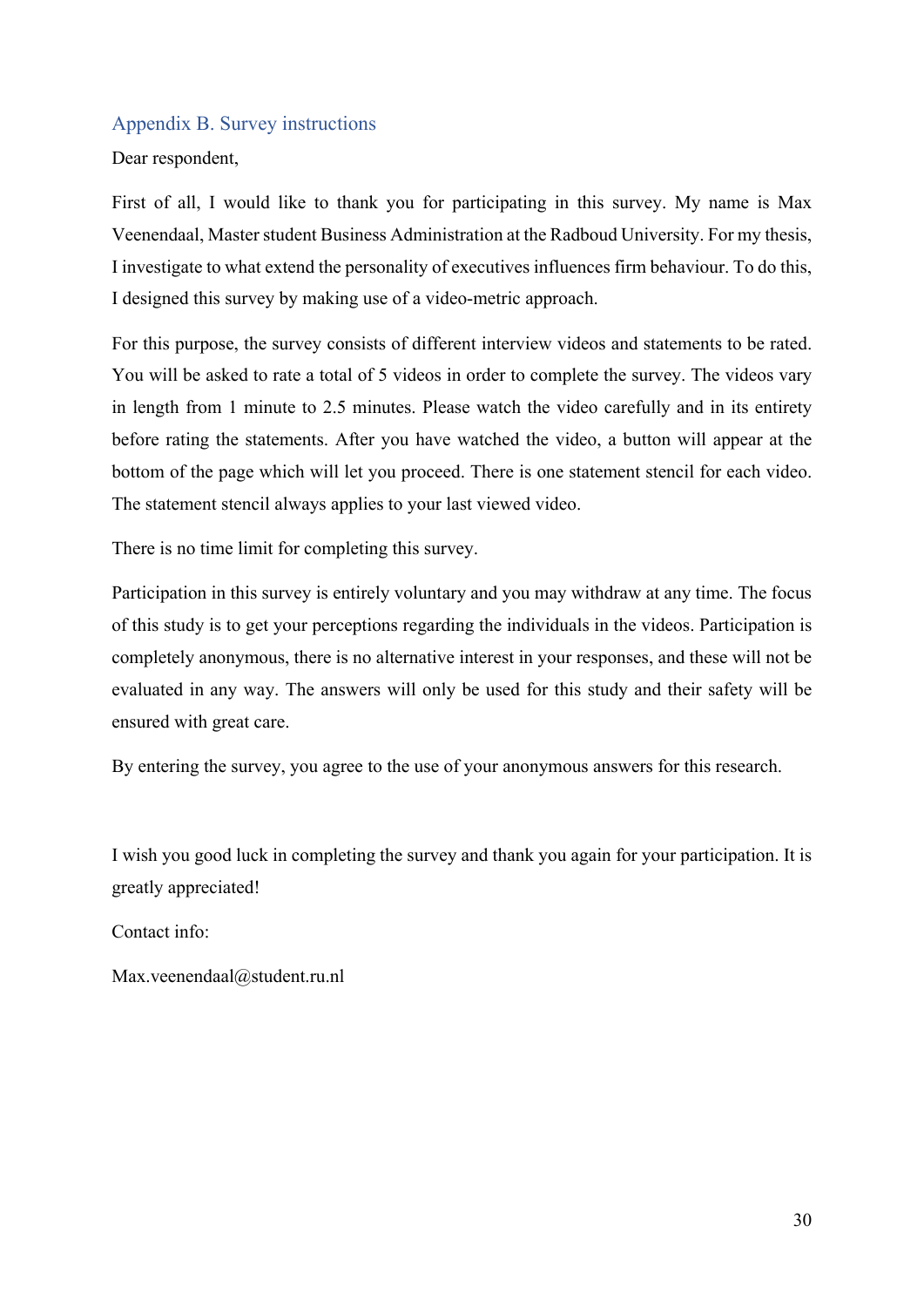# References

- Aabo, T., Als, M., Thomsen, L., & Wulff, J. N. (2020). Watch me go big: CEO narcissism and corporate acquisitions. *Review of Behavioral Finance*.
- Aalbers, R. H., McCarthy, K. J., & Heimeriks, K. H. (2021). Market reactions to acquisition announcements: The importance of signaling 'why'and 'where'. *Long Range Planning*, 102105.
- Aktas, N., De Bodt, E., Bollaert, H., & Roll, R. (2016). CEO narcissism and the takeover process: From private initiation to deal completion. *Journal of Financial and Quantitative Analysis*, 113-137.
- Altig, D., Baker, S., Barrero, J. M., Bloom, N., Bunn, P., Chen, S., . . . Mihaylov, E. (2020). Economic uncertainty before and during the COVID-19 pandemic. *Journal of Public Economics, 191*, 104274.
- Ames, D. R., Rose, P., & Anderson, C. P. (2006). The NPI-16 as a short measure of narcissism. *Journal of Research in Personality, 40*(4), 440-450.
- Association, A. P. (2019). *Publication Manual of the American Psychological Association, (2020)*.
- Ballinger, G. A., & Marcel, J. J. (2010). The use of an interim CEO during succession episodes and firm performance. *Strategic Management Journal, 31*(3), 262-283.
- Benjamin, D. J., & Shapiro, J. M. (2009). Thin-slice forecasts of gubernatorial elections. *The review of economics and statistics, 91*(3), 523-536.
- Boldero, J. M., Bell, R. C., & Davies, R. C. (2015). The structure of the narcissistic personality inventory with binary and rating scale items. *Journal of personality assessment, 97*(6), 626- 637.
- Borkenau, P., Mauer, N., Riemann, R., Spinath, F. M., & Angleitner, A. (2004). Thin slices of behavior as cues of personality and intelligence. *Journal of personality and social psychology, 86*(4), 599.
- Brunell, A. B., Gentry, W. A., Campbell, W. K., Hoffman, B. J., Kuhnert, K. W., & DeMarree, K. G. (2008). Leader emergence: The case of the narcissistic leader. *Personality and Social Psychology Bulletin, 34*(12), 1663-1676.
- Buyl, T., Boone, C., & Wade, J. B. (2019). CEO narcissism, risk-taking, and resilience: An empirical analysis in US commercial banks. *Journal of Management, 45*(4), 1372-1400.
- Caligor, E., Levy, K. N., & Yeomans, F. E. (2015). Narcissistic Personality Disorder: Diagnostic and Clinical Challenges. *American Journal of Psychiatry, 172*(5), 415-422. doi:10.1176/appi.ajp.2014.14060723
- Campbell, W. K., & Foster, J. D. (2007). The narcissistic self: Background, an extended agency model, and ongoing controversies. *The self, 115*, 138.
- Campbell, W. K., Goodie, A. S., & Foster, J. D. (2004). Narcissism, confidence, and risk attitude. *Journal of behavioral decision making, 17*(4), 297-311.
- Chatterjee, A., & Hambrick, D. C. (2007). It's All about Me: Narcissistic Chief Executive Officers and Their Effects on Company Strategy and Performance. *Administrative Science Quarterly, 52*(3), 351-386.
- Chatterjee, A., & Hambrick, D. C. (2011). Executive personality, capability cues, and risk taking: How narcissistic CEOs react to their successes and stumbles. *Administrative Science Quarterly, 56*(2), 202-237.
- Cheung, J. H., Burns, D. K., Sinclair, R. R., & Sliter, M. (2017). Amazon Mechanical Turk in Organizational Psychology: An Evaluation and Practical Recommendations. *Journal of Business and Psychology, 32*(4), 347-361. doi:10.1007/s10869-016-9458-5
- Coombs, W. T. (2014). *Ongoing crisis communication: Planning, managing, and responding*: Sage Publications.
- Cragun, O. R. (2018). Antecedents to the selection of CEOs with higher levels of narcissism and how CEOs with higher levels of narcissism affect the CEO succession process.
- Cragun, O. R., Olsen, K. J., & Wright, P. M. (2020). Making CEO Narcissism Research Great: A Review and Meta-Analysis of CEO Narcissism. *Journal of Management, 46*(6), 908-936. doi:10.1177/0149206319892678
- Cyert, R. M., & March, J. G. (1963). *A behavioral theory of the firm* (Vol. 2): Englewood Cliffs, NJ.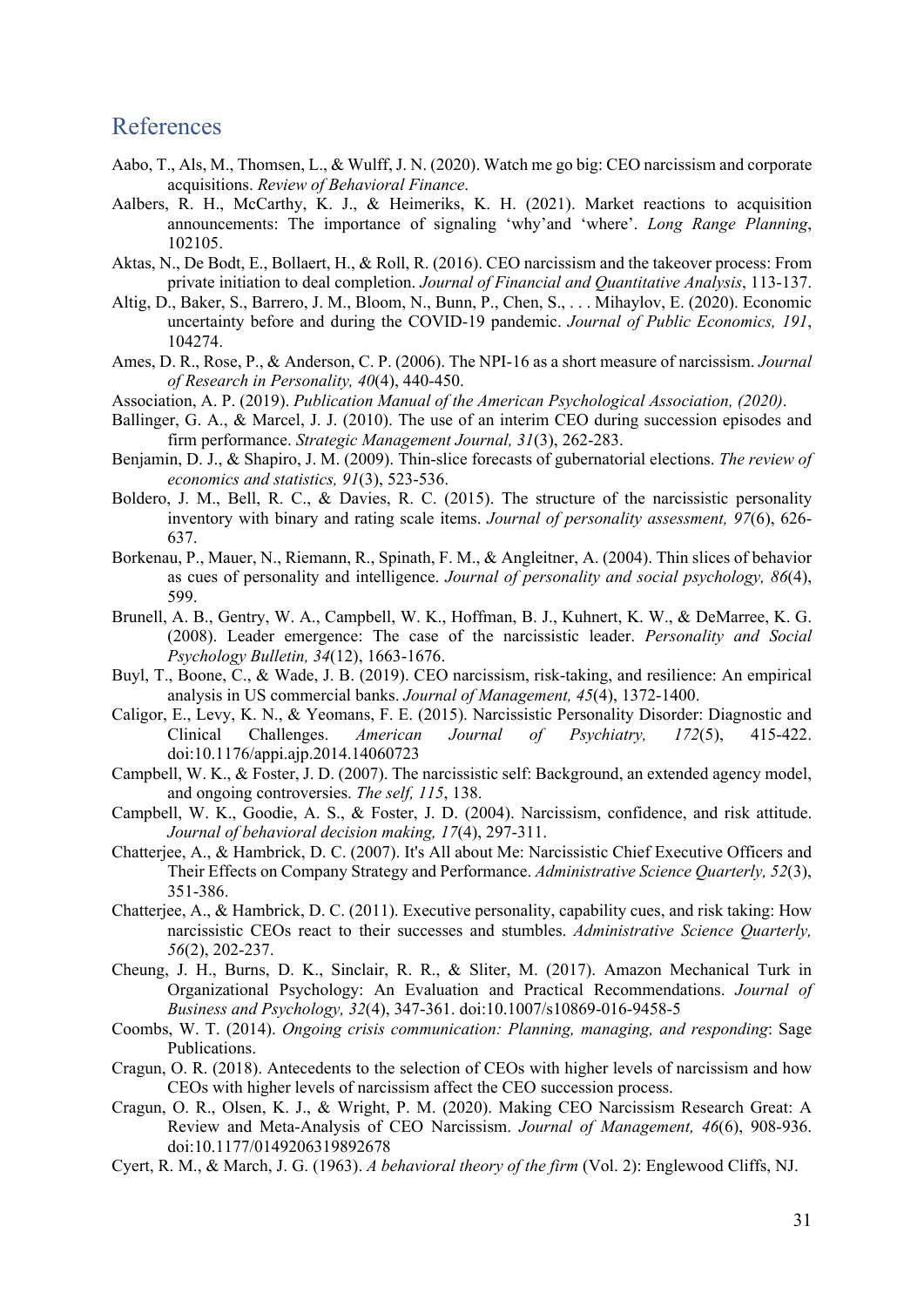- de Vries, M. F. K., & Miller, D. (1985). Narcissism and leadership: An object relations perspective. *Human Relations, 38*(6), 583-601.
- Devers, C. E., Wuorinen, S., McNamara, G., Haleblian, J., Gee, I. H., & Kim, J. (2020). An Integrative Review of the Emerging Behavioral Acquisition Literature: Charting the Next Decade of Research. *Academy of Management Annals, 14*(2), 869-907. doi:10.5465/annals.2018.0031
- Ellis, H. (1898). Auto-Erotism: a Psychological Study, Alien. and Neurol., vol. 19 (1927) "The Conception of Narcissism ". *Psychoanal. Rev, 14*.
- Emmons, R. A. (1987). Narcissism: Theory and measurement. *Journal of personality and social psychology, 52*(1), 11.
- Engyel, M., Urbán, R., Bandi, S., & Nagy, L. (2020). Dimensionality of narcissism: a Bifactorial model of the narcissistic personality inventory using single-stimulus response formats. *Current Psychology*, 1-15.
- Foster, J. D., Reidy, D. E., Misra, T. A., & Goff, J. S. (2011). Narcissism and stock market investing: Correlates and consequences of cocksure investing. *Personality and Individual Differences, 50*(6), 816-821. doi:10.1016/j.paid.2011.01.002
- Freud, S. (1914). 1991. On narcissism: An introduction. *On Metapsychology: The Theory of Psychoanalysis, 11*, 165-197.
- Gamache, D. L., McNamara, G., Mannor, M. J., & Johnson, R. E. (2015). Motivated to acquire? The impact of CEO regulatory focus on firm acquisitions. *Academy of Management Journal, 58*(4), 1261-1282.
- Gentile, B., Miller, J. D., Hoffman, B. J., Reidy, D. E., Zeichner, A., & Campbell, W. K. (2013). A test of two brief measures of grandiose narcissism: The Narcissistic Personality Inventory–13 and the Narcissistic Personality Inventory-16. *Psychological assessment, 25*(4), 1120.
- Gupta, & Misangyi. (2018). Follow the leader (or not): The influence of peer CEOs' characteristics on interorganizational imitation. *Strategic Management Journal, 39*(5), 1437-1472. doi:10.1002/smj.2765
- Gupta, & Roos. (2001). Mergers and acquisitions through an intellectual capital perspective. *Journal of Intellectual capital, 2*(3), 297-309.
- Hair, J. F., Jr., Black, W., Babin, B. J., & Anderson, R. (2019). *Multivariate data analysis* (Eighth edition. ed.). Andover, Hampshire: Cengage.
- Haleblian, J., Devers, C. E., McNamara, G., Carpenter, M. A., & Davison, R. B. (2009). Taking stock of what we know about mergers and acquisitions: A review and research agenda. *Journal of Management, 35*(3), 469-502.
- Hambrick, D. C. (2007). Upper Echelons Theory: An Update. *The Academy of Management Review, 32*(2), 334-343.
- Hambrick, D. C., & Mason, P. A. (1984). Upper Echelons: The Organization as a Reflection of Its Top Managers. *The Academy of Management Review, 9*(2), 193-206.
- Haspeslagh, P. C., & Jemison, D. B. (1991). *Managing acquisitions: Creating value through corporate renewal* (Vol. 416): Free Press New York.
- Hitt, M. A., Arregle, J. L., & Holmes, R. M. (2021). Strategic Management Theory in a Post-Pandemic and Non‐Ergodic World. *Journal of Management Studies, 58*(1), 259-264. doi:10.1111/joms.12646
- Hitt, M. A., Sirmon, D. G., Li, Y., Ghobadian, A., Arregle, J.-L., & Xu, K. (2021). Institutions, industries and entrepreneurial versus advantage-based strategies: how complex, nested environments affect strategic choice. *Journal of Management and Governance, 25*(1), 147-188. doi:10.1007/s10997-020-09504-2
- Ingersoll, A. R., Glass, C., Cook, A., & Olsen, K. J. (2019). Power, status and expectations: How narcissism manifests among women CEOs. *Journal of Business Ethics, 158*(4), 893-907.
- Judge, T. A., & Zapata, C. P. (2015). The Person–Situation Debate Revisited: Effect of Situation Strength and Trait Activation on the Validity of the Big Five Personality Traits in Predicting Job Performance. *Academy of Management Journal, 58*(4), 1149-1179. doi:10.5465/amj.2010.0837
- Kahneman, D., & Tversky, A. (2013). Prospect theory: An analysis of decision under risk. In *Handbook of the fundamentals of financial decision making: Part I* (pp. 99-127): World Scientific.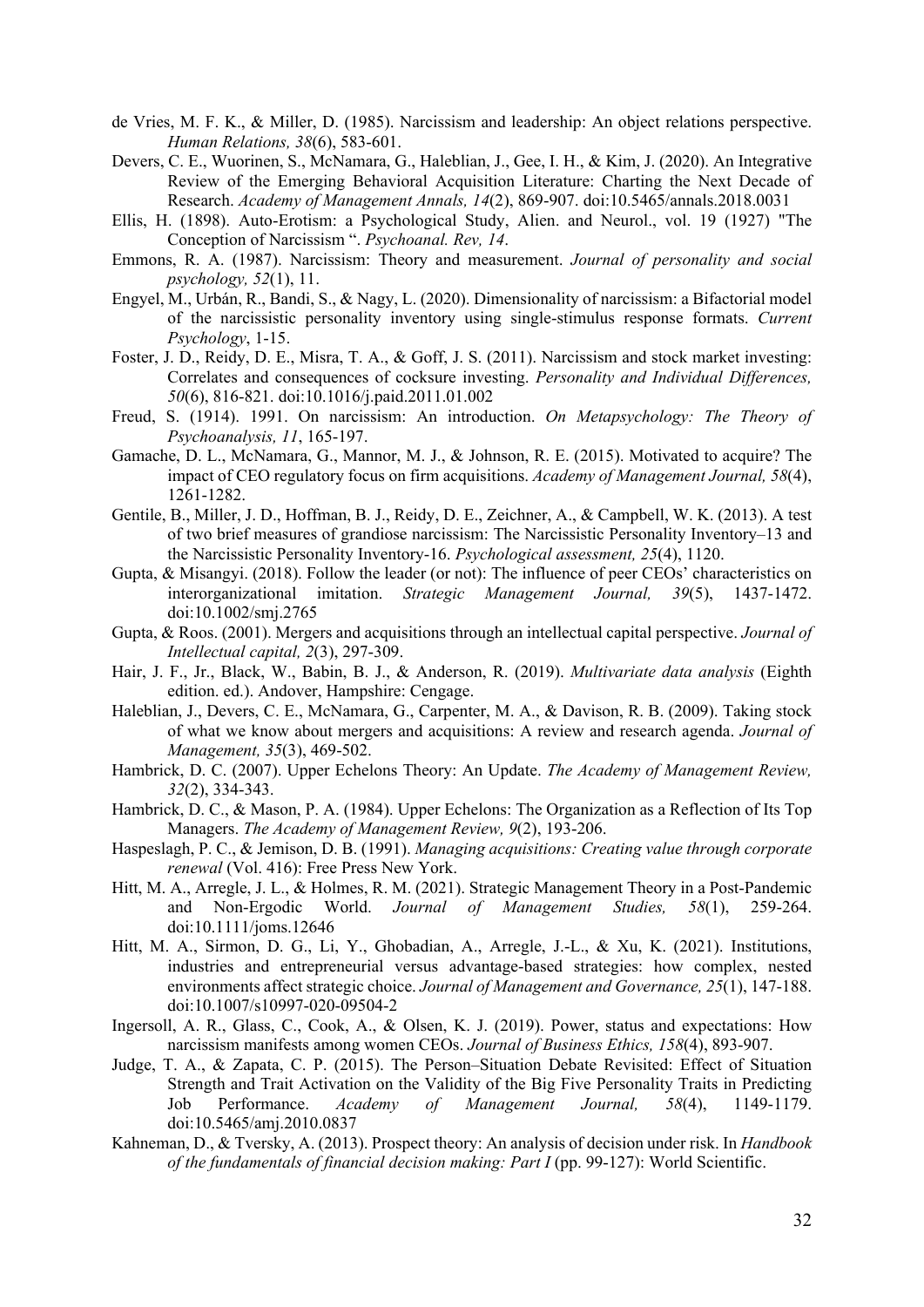- Kashmiri, S., Nicol, C. D., & Arora, S. (2017). Me, myself, and I: influence of CEO narcissism on firms' innovation strategy and the likelihood of product-harm crises. *Journal of the Academy of Marketing Science, 45*(5), 633-656.
- Kelley, H. H., & Michela, J. L. (1980). Attribution Theory and Research. *Annual Review of Psychology, 31*(1), 457-501. doi:10.1146/annurev.ps.31.020180.002325
- Kets De Vries, M. (2004). Organizations on the Couch. *European Management Journal, 22*(2), 183- 200. doi:10.1016/j.emj.2004.01.008
- Kim, J. H., Shamsuddin, A., & Lim, K.-P. (2011). Stock return predictability and the adaptive markets hypothesis: Evidence from century-long U.S. data. *Journal of Empirical Finance, 18*(5), 868- 879. doi:https://doi.org/10.1016/j.jempfin.2011.08.002
- Kohut, H. (1966). Forms and transformations of narcissism. *Journal of the American Psychoanalytic association, 14*(2), 243-272.
- Kubarych, T. S., Deary, I. J., & Austin, E. J. (2004). The Narcissistic Personality Inventory: Factor structure in a non-clinical sample. *Personality and Individual Differences, 36*(4), 857-872.
- Levy, K. N., Ellison, W. D., & Reynoso, J. S. (2011). A historical review of narcissism and narcissistic personality. *The handbook of narcissism and narcissistic personality disorder: Theoretical approaches, empirical findings, and treatments*, 3-13.
- Maccoby, M. (2000). Narcissistic Leaders: The Incredible Pros, the Inevitable Cons. *HARVARD BUSINESS REVIEW, 78*(Part 1), 68-78.
- Malhotra, S., Reus, T. H., Zhu, P., & Roelofsen, E. M. (2018). The acquisitive nature of extraverted CEOs. *Administrative Science Quarterly, 63*(2), 370-408.
- Malmendier, U., & Tate, G. (2008). Who makes acquisitions? CEO overconfidence and the market's reaction. *Journal of Financial Economics, 89*(1), 20-43.
- McGahan, A. M., & Porter, M. E. (1997). How much does industry matter, really? *Strategic Management Journal, 18*(S1), 15-30.
- OECD. (n.d.). Profile of graduates and new entrants : Graduation average age. Retrieved from https://stats.oecd.org/index.aspx?queryid=79474
- Oh, I.-S., Wang, G., & Mount, M. K. (2011). Validity of observer ratings of the five-factor model of personality traits: a meta-analysis. *Journal of Applied Psychology, 96*(4), 762.
- Patel, P. C., & Cooper, D. (2014). THE HARDER THEY FALL, THE FASTER THEY RISE: APPROACH AND AVOIDANCE FOCUS IN NARCISSISTIC CEOS. *Strategic Management Journal, 35*(10), 1528-1540.
- Petrenko, O. V., Aime, F., Ridge, J., & Hill, A. (2016). Corporate social responsibility or CEO narcissism? CSR motivations and organizational performance. *Strategic Management Journal, 37*(2), 262-279.
- Raskin, R., & Hall, C. S. (1979). A narcissistic personality inventory. *Psychological reports*.
- Raskin, R., & Terry, H. (1988). A principal-components analysis of the Narcissistic Personality Inventory and further evidence of its construct validity. *Journal of personality and social psychology, 54*(5), 890-902.
- Riar, F. J., Bican, P. M., & Fischer, J. (2021). It wasn't me: Entrepreneurial failure attribution and learning from failure. *International Journal of Entrepreneurial Venturing, 13*(2), 113-136.
- Röttger, J., Aalbers, R., & Heimeriks, K. (2021). When to show confidence? The interaction between CEO overconfidence and conveyed confidence in M&A announcements. *EGOS conference, Amsterdam, The Netherlands*.
- Sanders, W. G. (2001). Behavioral responses of CEOs to stock ownership and stock option pay. *Academy of Management Journal, 44*(3), 477-492.
- Sanders, W. G., & Hambrick, D. C. (2007). Swinging for the fences: The effects of CEO stock options on company risk taking and performance. *Academy of Management Journal, 50*(5), 1055-1078.
- Schijven, M., & Hitt, M. A. (2012). The vicarious wisdom of crowds : toward a behavioral perspective on investor reactions to acquisition announcements. *Strategic Management Journal, 33*(11), 1247-1269.
- Shadish, W. R., Cook, T. D., & Campbell, D. T. (2002). *Experimental and quasi-experimental designs for generalized causal inference/William R. Shedish, Thomas D. Cook, Donald T. Campbell*: Boston: Houghton Mifflin.
- Smith, D. (2003). Five principles for research ethics. *Monitor on psychology, 34*(1), 56.